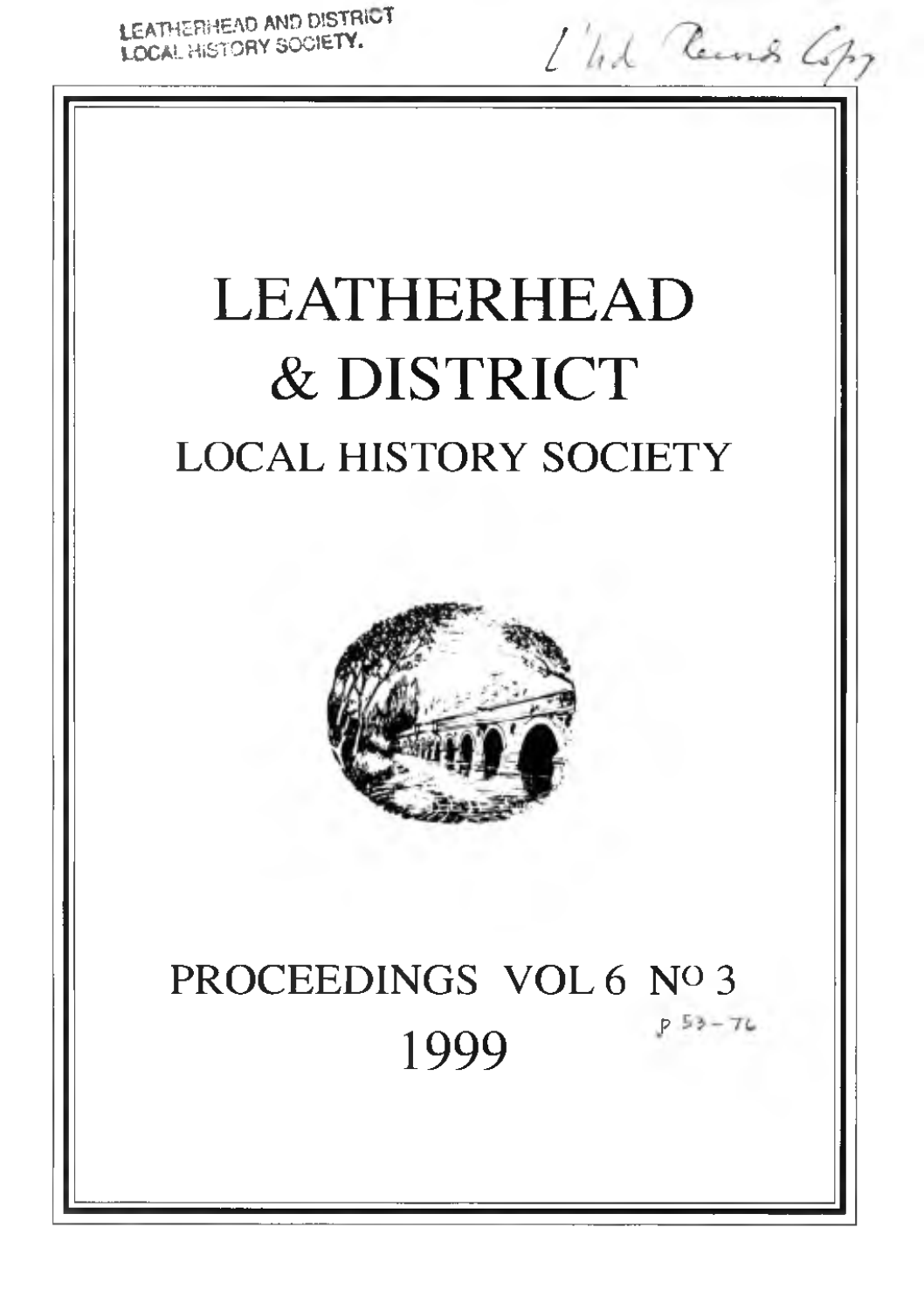## **SECRETARIAL NOTES**

The following Lectures and Visits were arranged during 1999:

| January 15th   | Lecture: 'Frosts, Fairs and Freezes', by Ian Currie.                                                                                                         |
|----------------|--------------------------------------------------------------------------------------------------------------------------------------------------------------|
| February 6th   | Visit to Chilworth Gunpowder Works Site, led by Prof. Alan Crocker                                                                                           |
| February 19th  | Lecture: 'Anglo-Saxon Surrey', by John Blair.                                                                                                                |
| March 19th     | Lecture: 'The Mystery of Coade Stone', by Gerry Moss.                                                                                                        |
| Marcy 29th     | Visit to the new Surrey History Centre, Woking.                                                                                                              |
| April 16th     | The 52nd Annual General Meeting, followed by short talks by Alan Gillies and                                                                                 |
|                | Trevor Marchington.                                                                                                                                          |
| May 21st       | Lecture: 'Sir Francis Carew's Garden at Beddington', by John Phillips. Meeting<br>arranged jointly by the Surrey Gardens Trust and the Surrey Archaeological |
|                | Society.                                                                                                                                                     |
| May 23rd       | Guided Walk round Fetcham, led by Alan Pooley and Ed. Tims.                                                                                                  |
| June 18th      | Guided Walk round Guildford, led by Marjorie Williams.                                                                                                       |
| July 18th      | Visit to Carew Manor and St Mary's Church, Beddington, led by John Phillips.                                                                                 |
| September 17th | Lecture: 'The History of St John's School', by Richard Hughes.                                                                                               |
| September 18th | Visit to Reigate, led by Gerry Moss.                                                                                                                         |
| October 2nd    | Visit to St John's School, led by Richard Hughes.                                                                                                            |
| October 15th   | Lecture: 'The Cobham Bus Museum', by Bill Cottrill, and guided tour two<br>days later.                                                                       |
| November 19th  | Dallaway Lecture: 'Guildford Castle and Royal Palace', by Rob Poulton.                                                                                       |
| December 17th  | Christmas Miscellany on 'People and Places', arranged by Gordon Knowles.                                                                                     |
|                |                                                                                                                                                              |

No. 2 of Volume 6 of the *Proceedings* was issued in February 1999.

## **FIFTY-SECOND ANNUAL GENERAL MEETING**

*Held at the Lethered Institute, 16 April 1999*

The Report of the Executive Committee and the Accounts for the year 1998 were adopted. The Committee elected to serve until the next AGM and the Officers of the Society are shown below.

## **OFFICERS AND COMMITTEE FOR THE YEAR 1999-2000**

| DR DEREK RENN, C.B.E., F.S.A.   |
|---------------------------------|
| <b>STEPHEN FORTESCUE</b>        |
| LINDA HEATH                     |
| PETER TARPLEE                   |
| <b>THELMA LUCAS</b>             |
| <b>JACK BARKER</b>              |
| <b>JUDITH MILLS</b>             |
| <b>JACK STUTTARD</b>            |
| Vacant                          |
| <b>JOHN BULL</b>                |
| Vacant                          |
| ERNEST CROSSLAND, I.S.O.        |
| <b>GORDON KNOWLES</b>           |
| <b>GWEN HOAD</b>                |
| <b>BRIAN GODFREY</b>            |
| <b>JOHN WETTERN (Part Year)</b> |
|                                 |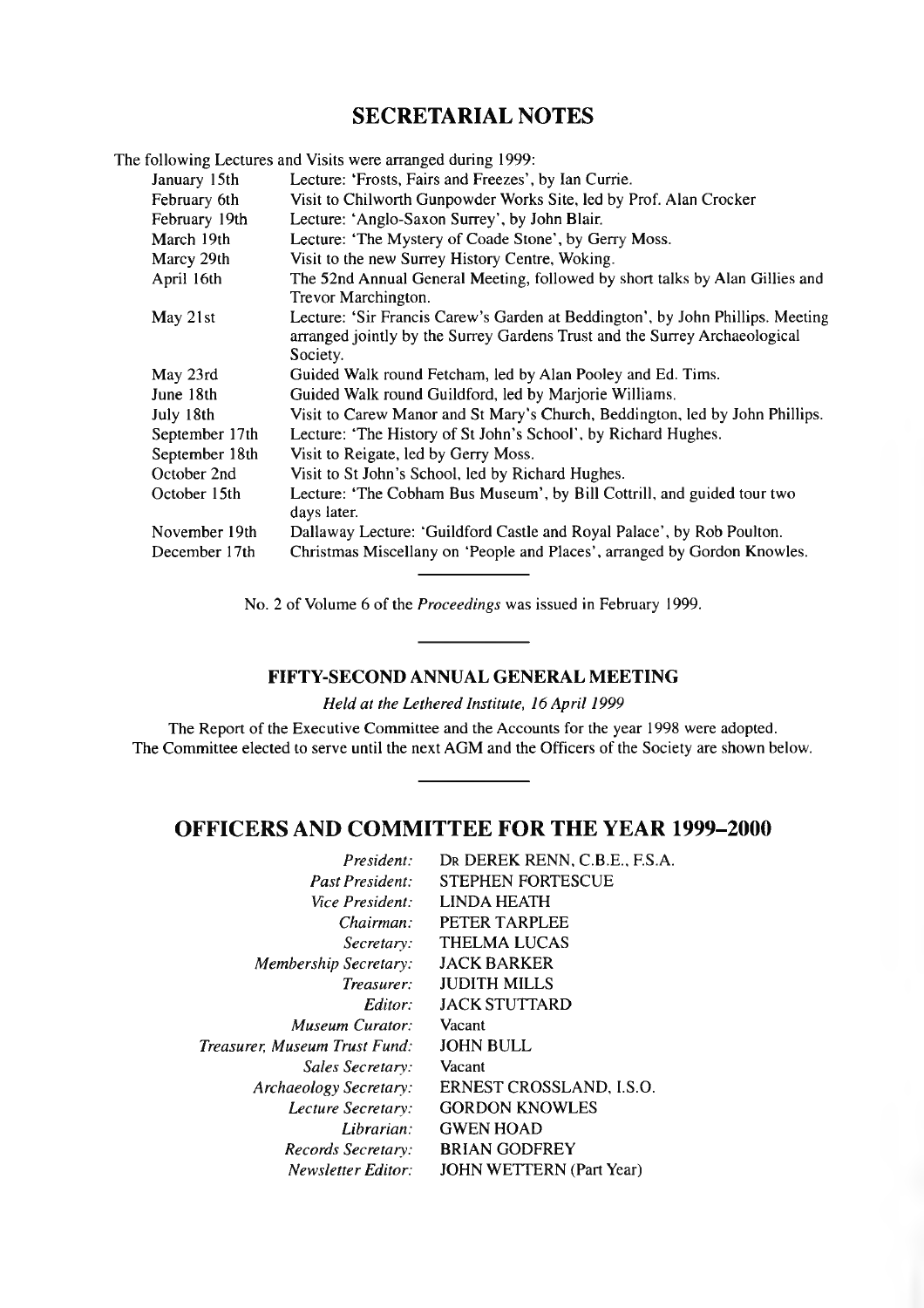# **Leatherhead and District Local History Society PROCEEDINGS**

## **Vol. 6, No. 3**

## **1999**

## **CONTENTS**

*Page*

| <b>Occasional Notes</b>                                                              |           |                      |                      |             |
|--------------------------------------------------------------------------------------|-----------|----------------------|----------------------|-------------|
| Surrey History Centre, Woking, opened by the Prince of Wales. J. C. Stuttard         |           |                      |                      | 54          |
| Leatherhead Parish Church marks the 350th Anniversary of King                        |           |                      |                      |             |
| Charles I's execution. Rev. David Eaton<br>$\mathbf{z}$                              |           | $\cdots$             | $\ddot{\phantom{0}}$ | 54          |
| War Memorial Plaques at Wesley House, Leatherhead. Linda Heath                       |           |                      | $\ddot{\phantom{1}}$ | 54          |
| Solar Eclipse, 11th August 1999. J. C. Stuttard                                      |           | $\sim$ $\sim$ $\sim$ | $\ddotsc$            | 56          |
| The Long House, Ashtead. G. W. Hayward                                               |           |                      | $\ddotsc$            | 56          |
| Henry Smith's Charity: A Sequel to the 1996 Article. E. A. Crossland                 |           |                      | $\ddot{\phantom{0}}$ | 56          |
| Peace Celebrations at Ashtead, 1919. J. P. Willis<br>$\mathbf{L}^{\mathbf{r}}$       |           |                      | $\ddotsc$            | 62          |
| The Leatherhead Gas Company, 1850–1936. J. R. Clube                                  |           | $4.4 - 4.4$          | $\ddotsc$            | 64          |
| The Manor of Ashtead: II, $1189-1296$ . H. J. Davies $\ldots$                        |           |                      | $\ddot{\phantom{a}}$ | 67          |
| Wartime Defences Between Box Hill and Shalford. T. Marchington                       |           |                      |                      | 70          |
| <b>Illustrations</b>                                                                 |           |                      |                      | Page        |
| Plaque presented by the War Office to Leatherhead, 1944                              |           |                      |                      | 55          |
| Shield presented by the Admiralty to Leatherhead, 1941                               |           |                      |                      | 55          |
|                                                                                      | $\cdot$ . |                      |                      | 58          |
| $\sim 10^{-10}$ , $\sim 10^{-10}$<br>Iwood Place today<br>and the state of the state | $\cdots$  |                      |                      | 60          |
| Ex-Servicemen marching to the Woodfield Lane Cricket Ground, 4 August 1919           |           |                      |                      | 62          |
| Part of the crowd at the Ashtead Peace Celebrations, 1919                            |           |                      |                      | 63          |
|                                                                                      |           |                      |                      | 64          |
|                                                                                      |           |                      |                      | 71          |
|                                                                                      |           |                      |                      | 72          |
| Circular pillbox overlooking the Tillingbourne valley                                |           |                      |                      | 74          |
|                                                                                      |           |                      |                      | 75          |
| Seal of Mary of Ashtead (Marie d'Estede), 12th century                               |           | $\cdots$ $\cdots$    |                      | on cover iv |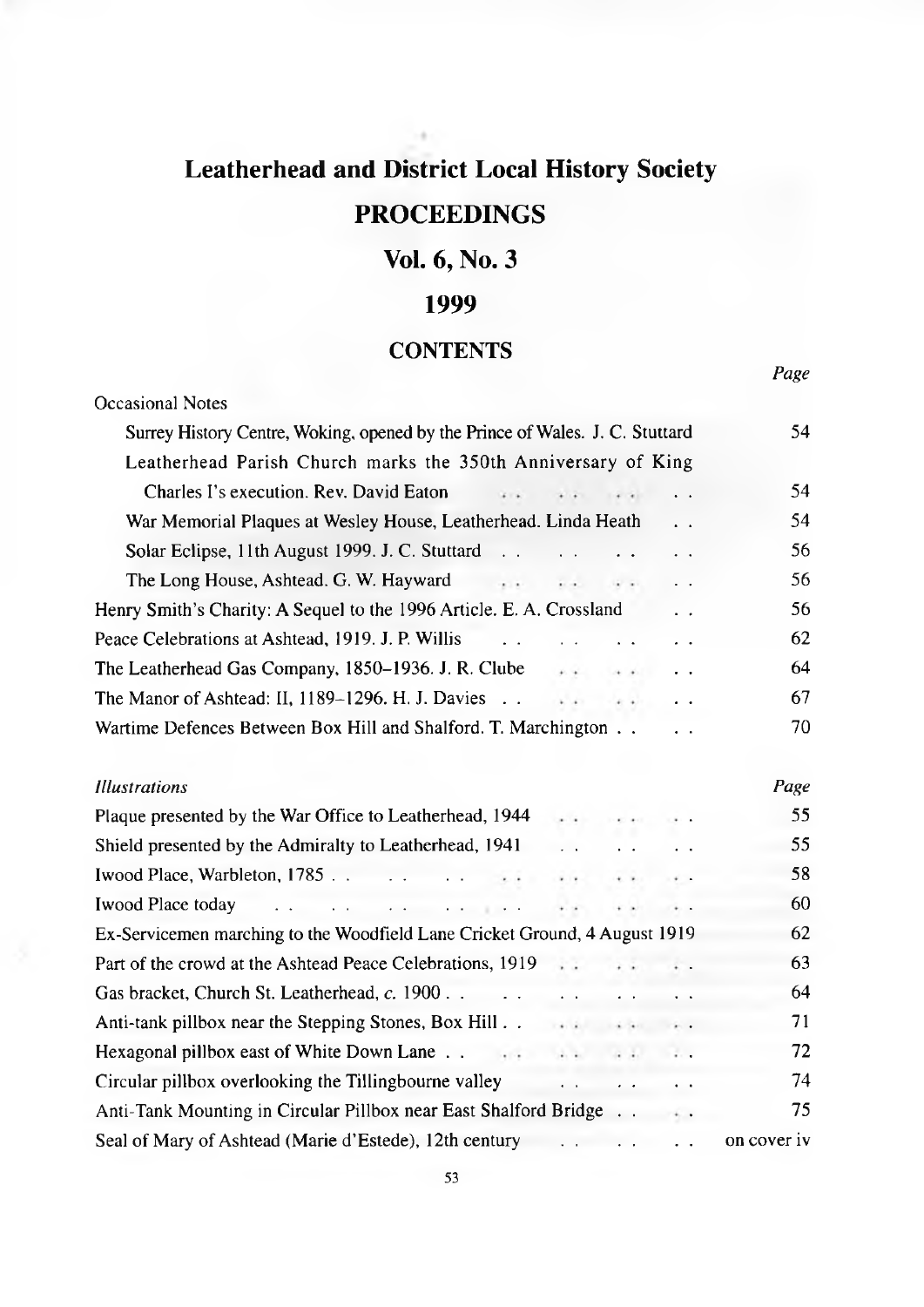## **OCCASIONAL NOTES**

## **SURREY HISTORY CENTRE, WOKING, OPENED BY THE PRINCE OF WALES**

The fine, new Surrey History Centre in Woking was opened on 31st March this year by the Prince of Wales. It replaces the Surrey Record Office in Kingston and the Muniment Room in Guildford which for many years were visited frequently by Society members. The occasion was attended by many County officials and local historians. The Prince unveiled a tablet to commemorate his visit.  $\qquad \qquad$  i. C. STUTTARD

## **LEATHERHEAD PARISH CHURCH MARKS THE 350TH ANNIVERSARY OF KING CHARLES I's EXECUTION**

On 30th January 1999 a service of Choral Evensong was held in Leatherhead Parish Church to mark the 350th Anniversary of King Charles I's execution. The Vicar of Leatherhead, the Rev. David Eaton, took the service, together with the Rev. Charles Lawrence, Vicar of Effingham and the Rev. David Hobden, Vicar of Shalford. Although this service commemorated a particular anniversary, a similar one is held at Leatherhead every year on 30th January. This derives from the charitable trust of the Rev. Hugh Shortridge, Rector of Fetcham 1683-1720, who left money in perpetuity to Leatherhead and nearby parishes, one of the conditions being that a service should be held annually on the anniversary of King Charles I's death.

## **WAR MEMORAL PLAQUES AT WESLEY HOUSE, LEATHERHEAD**

Mole Valley Council is considering the sale of the former Council Offices, now known as Wesley House. These offices were opened y Mr Chuter Ede on 27th July 1935, but ceased to be the Council Offices in 1983 when the Leatherhead Urban District Council was replaced by the Mole Valley District Council, located in Dorking.

Not many members of the public now go into Wesley House, and if the building is sold the public may not be admitted at all. In the entrance hall are plaques on the walls commemorating the town's contribution to the war effort and the adoption of *HMS Scout*. The inside of the building is now listed and so the plaques should be able to remain there, but many people have never seen them and will perhaps no longer have the chance to do so. Outside the building is the Civil Defence Coat of Arms presented in 1946 and there is also a plaque commemorating the visit of John Wesley to the house on this site in 1791.

Those who can recall the perilous times of 1941 will remember that shipping convoys bringing essential supplies from North America were being sunk all too often by U-boats. Everyone was asked to give or lend money for the War Savings Fund to help pay for the enormous cost of the war. Leatherhead UDC formed a Savings Committee and people gave generously, often going without necessities themselves to help the war effort.

Around the walls of the Council Offices' entrance hall the plaques record the various ways in which the people of Leatherhead, Ashtead, Bookham and Fetcham contributed to the War Savings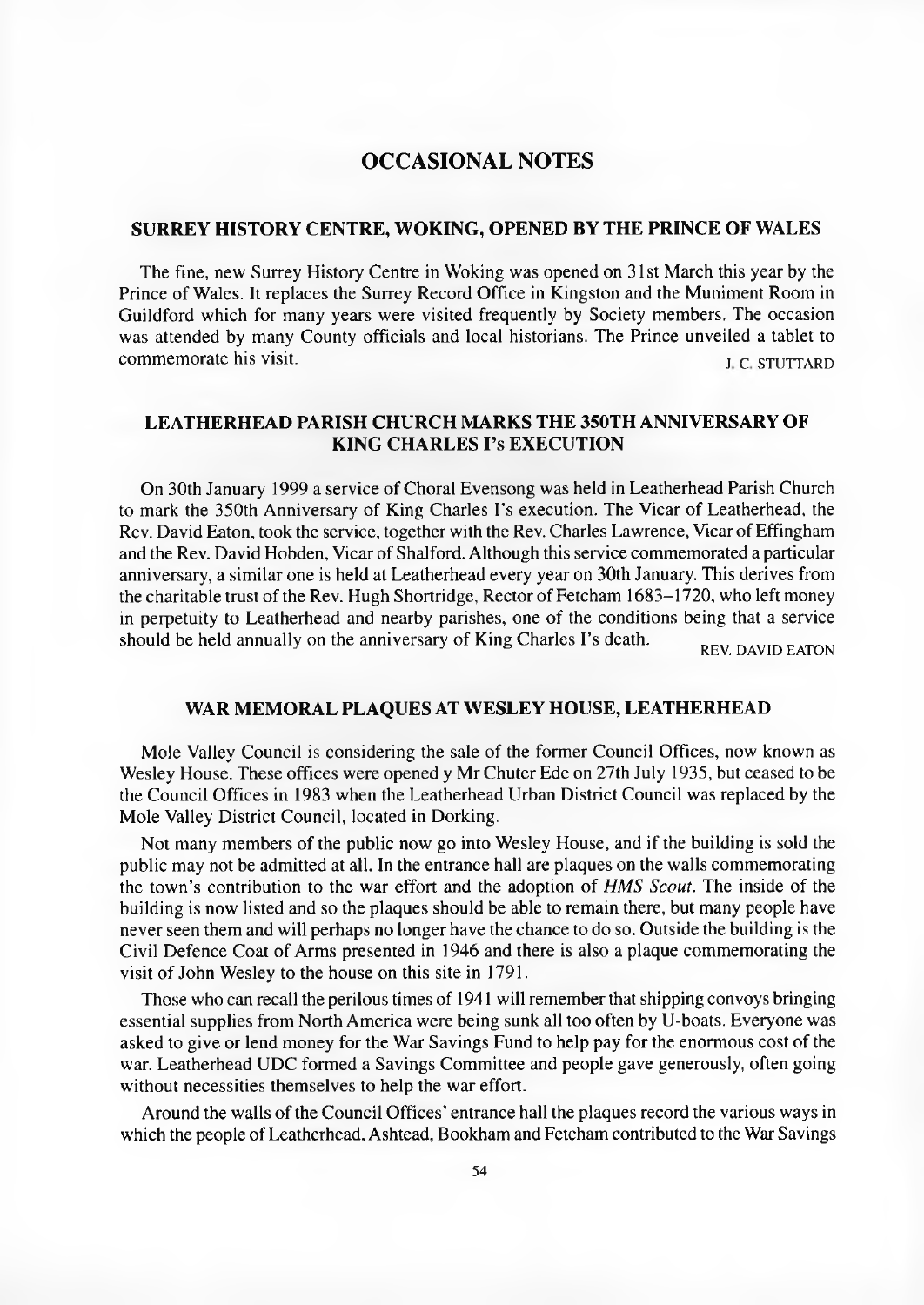

PLAOUE PRESENTED BY THE WAR OFFICE TO LEATHERHEAD, 1944. This plaque was in recognition of Leatherhead's

contribution to the 'Salute the Soldier' Week.



SHIELD PRESENTED BY THE ADMIRALTY TO LEATHERHEAD, 1941. This shield was for Leatherhead's contribution to Warship Week and adoption of *HMS Scout*.

Fund. (One has to remember that the amounts given were worth a great deal more then than they are now.)

'Wings for Victory Week' was held from May 1st-8th 1943 and a plaque presented by the Air Ministry acknowledges a gift of £240,000. 'Salute the Soldier' Week was from April 29th-May 6th 1944 and the plaque from the War Office is in recognition of a contribution of  $£299,519$ .

The remaining three plaques are all concerned with Leatherhead's adoption of *HM S Scout.* The first is a shield presented by the Admiralty for the donation of  $£222,500$  to Warship Week, which was held from October 18th-25th 1941, and for the adoption of *HMS Scout*. Another shield was presented to Leatherhead UDC by the officers and crew of *HMS Scout* 'in appreciation of many kindnesses'. On its right there is a bronze plaque which was presented to *HMS Scout* by the people of Leatherhead & District during Warship Week in 1941. This plaque was carried by *HMS Scout* for the rest of her war service and was returned to Leatherhead by the Royal Navy on 8th April 1948.

While *HMS Scout* does not appear to have been involved in any spectacular engagements, she nevertheless took an active part in the war in the Far East and it is good to know that we played our part in 'adopting' her and that this was both recognised and appreciated.

LINDA HEATH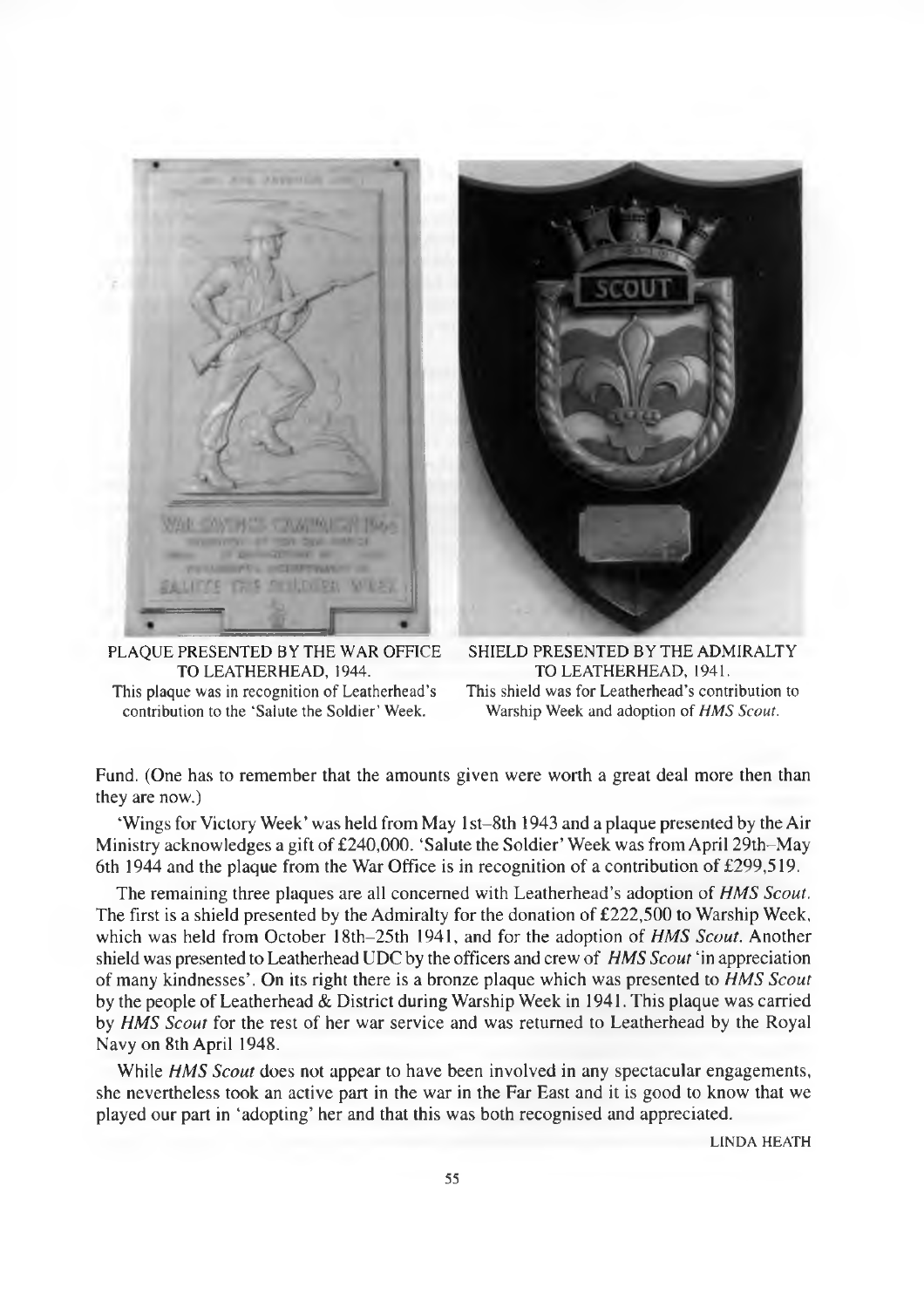## **SOLAR ECLIPSE, 11TH AUGUST 1999**

The Leatherhead area was not in the line of the eclipse's totality but that did not stop people visiting Box Hill and Ranmore Common to view it, with many more at home glimpsing it out of their windows. They were rewarded at about 11.15 am by a view of the sun being partly obscured by the moon passing over it, accompanied by the light of day fading away for some two minutes. The eclipse was an impressive phenomenon, last seen in England in June 1927 and not expected again until September 2090. j.c. STUTTARD

#### **THE LONG HOUSE, ASHTEAD**

The *Proceedings* for 1998 printed an article by J. R. Clube on this house and the following interesting comment has been made about it:

Abraham Dixon and his family were the first occupants of the Long House which had just been built by Daniel Pidgeon. In July 1893 Cherkley Court suffered a disastrous fire and the Dixons were fortunate in being able to occupy the Long House on the Epsom Road at the junction with Ermyn Way. G w. HAYWARD

The Society has published two books this year. In the early months Meredith Worsfold produced an account of A shtead in the 1920s and later in the year a book in the Archive Photographs Series on Bookham and Fetcham came out, compiled by Linda Heath with text provided by Brian Godfrey, Alan Pooley and Ed. Tims.

*Erratum: Procs LDLHS* 6(2), 1998: Under 'Secretarial Notes' November 20th: for 'Sittingbourne' read 'Tillingbourne'.

## **HENRY SMITH'S CHARITY: A SEQUEL TO THE 1996 ARTICLE** By E. A. CROSSLAND

S<br>
Figure 1996 Further<br> **S** research has amplified and corrected the information given there, particularly about Iwood<br>
Place (wrongly given as Inwood previously), the manor house at Warbleton near Heathfield in INCE the article on this subject was written for the issue of the *Proceedings* in 1996' further Place (wrongly given as Inwood previously), the manor house at Warbleton near Heathfield in West Sussex. This estate provides the money for the benefit which Leatherhead and nine other parishes have enjoyed for over 350 years. The main sources for this article have been William Bray's *Collections Relating to Henry Smith Esq.* (1800),<sup>2</sup> the archives of the Warbleton & District History Group and the recent reports of the current Trustees of the Charities.

Bray inferred that because Henry Smith lived in Silver Street, Cheapside, he was a silversmith and many subsequent writers have followed him. However, the monument to Smith in All Saints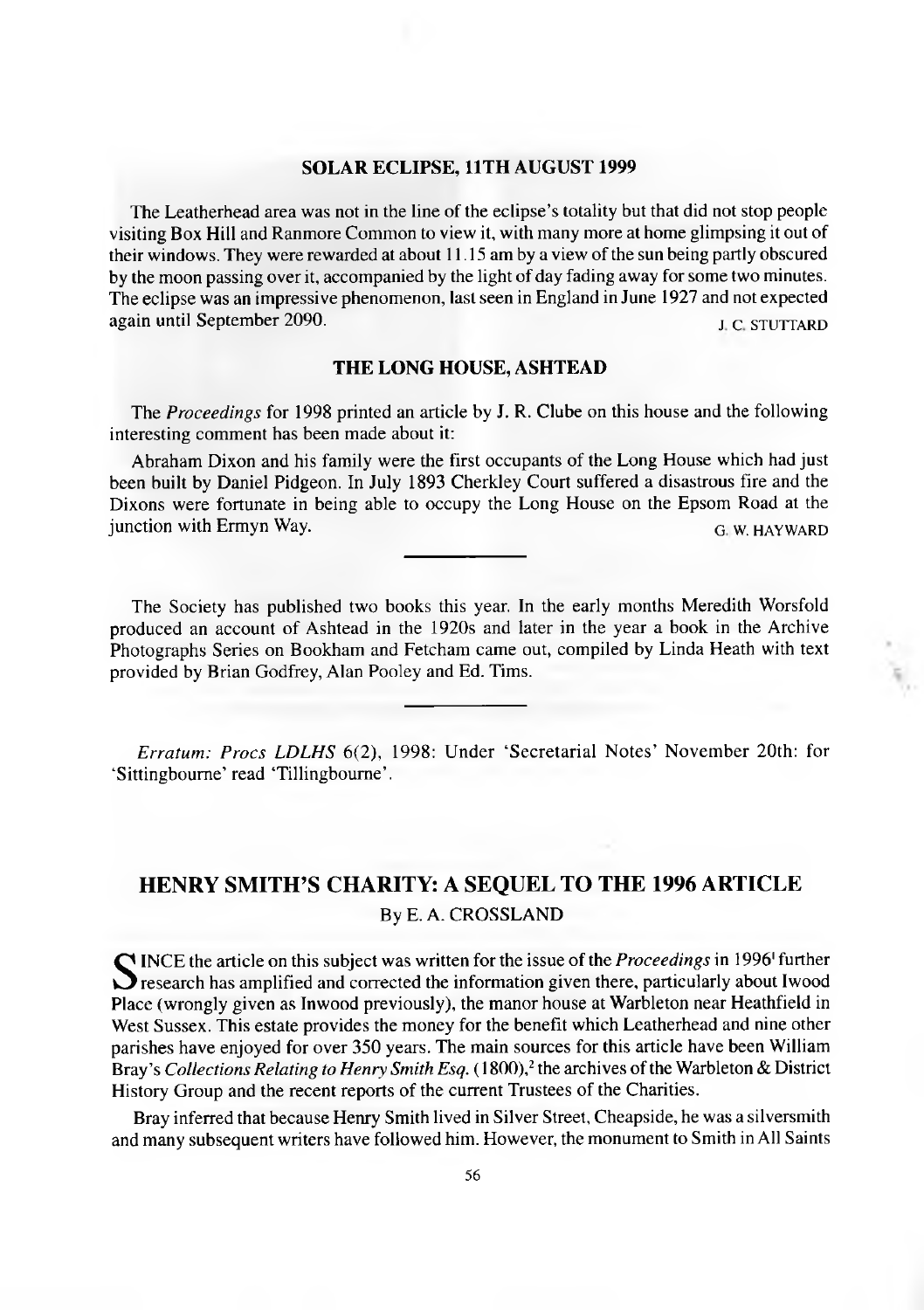Church, Wandsworth, where he was buried, shows he was a Salter. In the days before refrigerators salt was a most important commodity for preserving meat and fish. Smith owned property at Longney, on the north bank of the Severn, and at Southwick on Shoreham Harbour where fishing was important. Salters dealt in flax and hemp used for the sails and rigging of ships. They also traded in potash, an essential ingredient in the manufacture of gunpowder.<sup>3</sup> An associated trade located in the Wealden area of Sussex was the making of guns. From his association with an ironmaster on acquiring the Manor of Warbleton (see below) it could well be that Henry Smith's great wealth arose, in part, from his being connected with the arms trade of the time.

Another clue to Henry Smith's interests is in his will in which he left  $\pounds1,000$  for the 'relief and ransom of poor captives being slaves under Turkish pirates'.<sup>4</sup> This suggests that Smith had business connections with the Middle East, perhaps with the lucrative spice trade. Another bequest of  $£1,000$  was "for the use and relief of the poorest of his kindred". These two sums were used by the trustees to buy a small farm of some 84 acres on the outskirts of London which produced a rent of about  $£150$ . It is now covered by the streets to the east of South Kensington station as far as Cadogan Square, most of them named after trustees at the time they were built in the mid-19th century. Recently, the estate was sold to the Wellcome Trust for £284 million and other properties have been purchased. This, with investments already made, has brought the total value of the 'Kensington Estate' (by which title this charity is still known) to more than £500 million, producing income which enables the trustees to make grants in excess of  $£20$ million a year to over 1,000 organisations.<sup>5</sup> The Charity Commissioners have, over the years, varied the objects so that help is given in the fields of medicine, disability, social service and moral welfare. Help is also still given from these funds to the descendants of Henry Smith's "Poor Kindred" to the extent of some £200,000 a year.

## **Farms and Other Purchases**

During his life-time Henry Smith bought a number of farms and other properties in different parts of the country as well as in London. The trustees continued to make further purchases with the large amount of money left to them when Smith died in 1628. The first of these was Eastbrook at Southwick bought from Charles Howard in 1595 for £550. This was shortly before Howard was created Earl of Nottingham (his son, another Charles, bought the manor house of Minchin— the Mansion in Leatherhead— after Edmund Tylney's death in 1610). Longney farm and the Manor of Longney was acquired from Lord Lumley in 1605. The income of this estate, together, with investments deriving from the mansion in Silver Street where Smith had lived, is now used to assist hospitals and hospices with donations of varying amounts ranging from £2,000 to £18,000 and totalling over £144,000.<sup>6</sup> Another estate, Alfriston, makes grants to 'godly preachers', as Smith's will puts it. In 1997 over 700 clergy were helped.

#### **Mortgages, Loans and Legacies**

Henry Smith lent large sums of money in his lifetime, sometimes on mortgage but also on unsecured loans. One mortgage of £10,000 in 1585 was to Thomas Stollion, the Warbleton ironmaster, secured on Iwood Place, the manor house of Warbleton. This manor was held by Goda, the Confessor's sister, in 1066,<sup>7</sup> but the earliest record of Iwood (yew wood) dates from 1324 when John de Iwode paid a subsidy of £3  $0\frac{\text{d}}{2}$  The Iwood family continued to live there until they married in Tudor times into another old Sussex family, the Almans of Westham. Thomas Stollion demolished the manor house in 1591, building another there with the same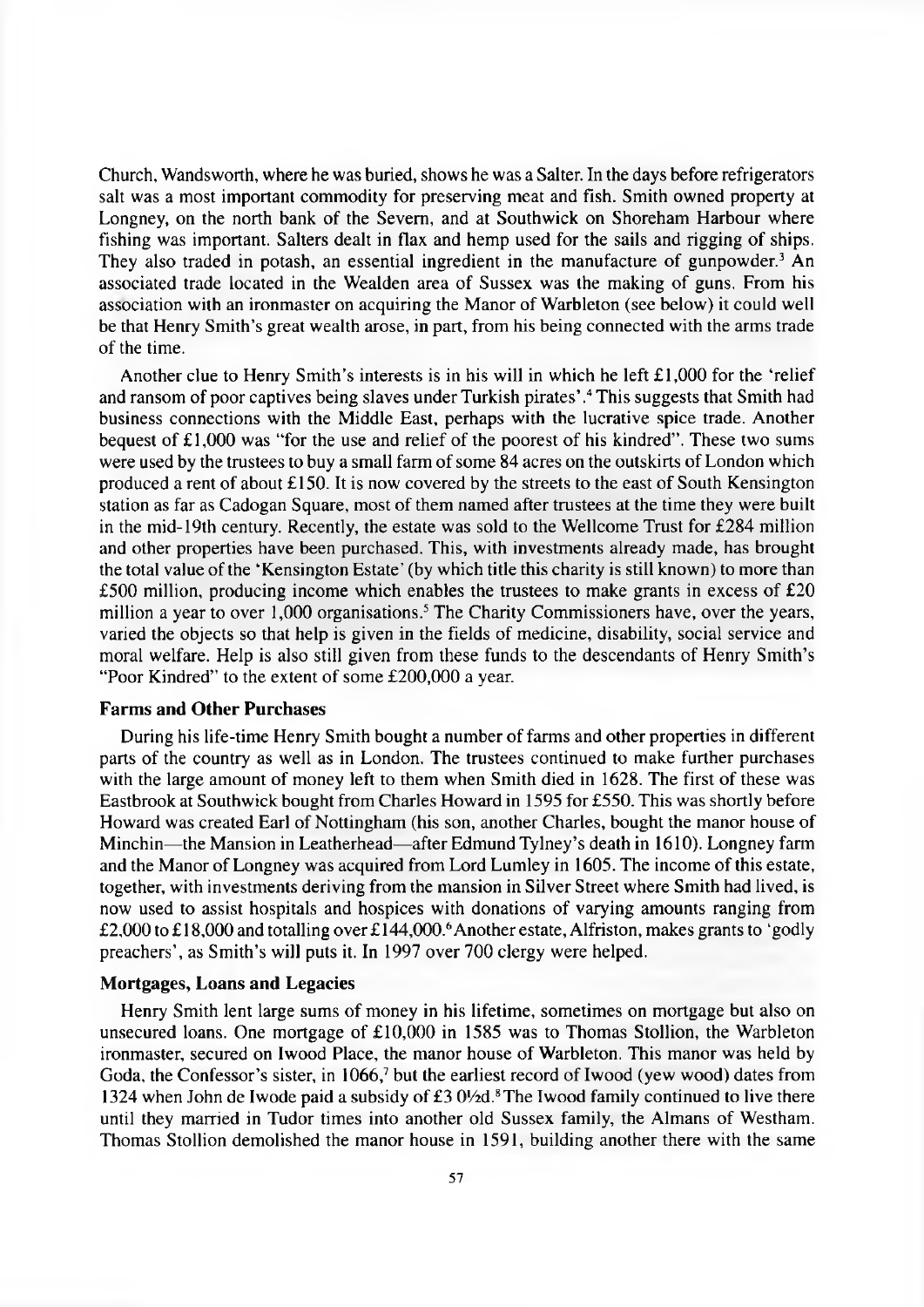

IWOOD PLACE, WARBLETON. A watercolour dated 1785. Courtesy, British Library (Burrell Collection).

name.<sup>9</sup> Smith redeemed the property in 1616<sup>10</sup> when the first court in his name was held. Stollion died soon after and his widow and son disputed the legality of the purchase, settled only many years later when Stollion's grandson was granted a 99-year lease of the property.

As originally built Iwood Place was considerably larger than that shown in the watercolour sketch of 1785, by S. H. Grimm for Sir William Burrell.<sup>11</sup> It was replaced by the present Iwood Place, a smaller but still quite commodious building, using much of the material from its predecessor. A mounting block at the gate carried the legend 'This gateway was built in 1591'. The house is of red brick, facing east with 'Galletting' (pieces of stone embedded in the mortar).

In his will Henry Smith left legacies to many of his friends and servants, $12$  including £200 to the Countess of Dorset. Her husband, the 2nd Earl, and his predecessor, had both fallen into debt through extensive purchases of manors around Sevenoaks, building and extending Knole and lavish entertaining (including Queen Elizabeth). Henry Smith advanced  $\pounds 10,000$  on mortgage and then as had happened at Warbleton acquired the ownership in satisfaction. The Sackville family regained possession when they were granted leases. They again became the owners of Knole by exchanging the lease for that property for a rentcharge secured on other lands owned by them in Bexhill.

When, in 1641, the trustees came to implement the terms of Smith's will they endowed 22 parishes in Surrey in amounts varying from £1 (Addington) to £30 (St Olave's Southwark)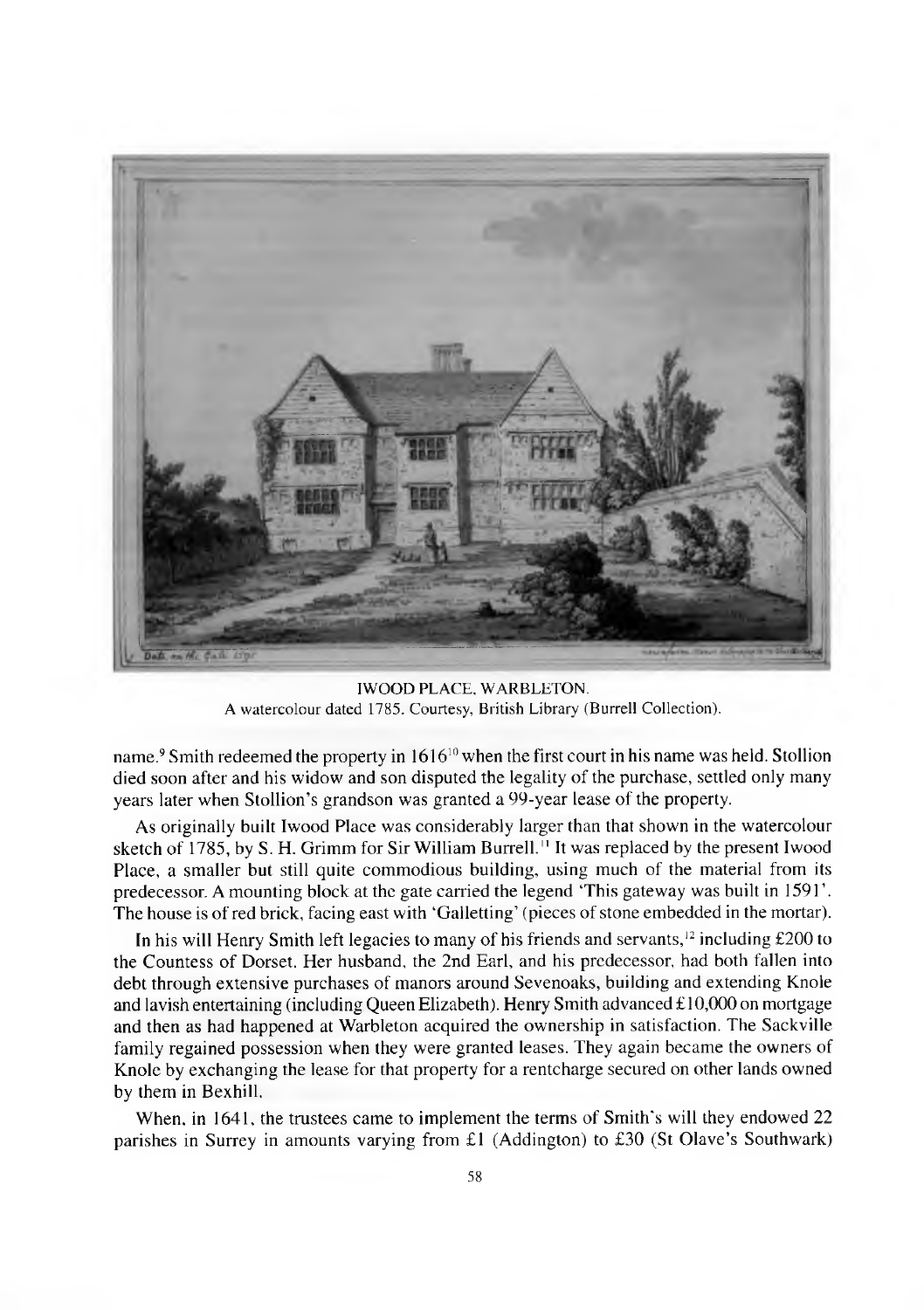including £4 to Mitcham. This has been unfortunate for the parishes concerned, as in contrast to the very large increase in the value of the 'Kensington Estate', as mentioned earlier, the value of the Bexhill one is now less than £20,000 and the donations to the parishes amount to little more than £800 with Mitcham getting only £28.<sup>13</sup> The Iwood Estate on the other hand is valued at  $£1\frac{1}{4}$  million and funds its parishes with donations totalling over £40,000.

## **Growth of Henry Smith's Charities**

There are now two charities referred to as the Henry Smith Charity: the 'Kensington' one, being by far the most valuable, and that known as the 'General Estates' charity, which hold the funds that originated in the other properties bought by Henry Smith and his trustees, now valued at some  $\pounds 16$  million. Although many of the properties have been sold and the proceeds reinvested, sometimes in other properties, the various funds are still called by the names of the first purchases. Thus, although when bought by the Trustees in 1629/30, Worth in Sussex comprised woods, farms and cottages, this estate has now no freehold property but has investments of nearly £5 million for the benefit of over 30 Surrey parishes, including Ashtead.

The following table shows how great has been the increase in value of Henry Smith's investments (for the 'Kensington Estate' see p. 57):

| <b>Iwood Estate</b>                         | 1641 | 1977    | <b>Worth Estate</b>                  | 1641 | 1977     |
|---------------------------------------------|------|---------|--------------------------------------|------|----------|
| <b>Total Donations</b><br><i>including:</i> | £80  | £40,700 | <b>Total Donations</b><br>including: | £160 | £176,000 |
| Leatherhead                                 | £8   | £4.400  | Ashtead                              | £4   | £4,400   |
| Gt Bookham                                  | £10  | £5,500  |                                      |      |          |
| Lt. Bookham                                 | £5   | £2,750  |                                      |      |          |
| <b>Bexhill Estate</b>                       | 1641 | 1997    |                                      |      |          |
| <b>Total Donations</b><br>including:        | £160 | £808    |                                      |      |          |
| Mitcham                                     | £4   | £28     |                                      |      |          |

As explained in the previous *Proceedings* article, Fetcham was given a capital sum which the churchwardens invested in the purchase of strips in the Common Field and so received no annual sum.

Both the 'Kensington' and 'General Estates' charities are administered by the same body of Trustees. They receive no remuneration, despite the size of the funds for which they are responsible.

Few of the thousands of people throughout the whole of Surrey and in many other places from Somerset to Durham who benefit, either directly from the 'General Estates' charity or indirectly from the help given in hospitals etc., by the 'Kensington Estate', realise how much they owe to the generosity of a citizen of London who died over 350 years ago. Certainly his name should no longer by sullied by him being called "Dog Smith" .

## **Refutation of the 'Dog Smith' Story**

William Bray, Joseph Gwilt, E. W. Brayley, the Rev. Edward Turner and, more recently, Juliette Jaques in *Surrey History* Vol. IV, No. 5, have all refuted the absurd story that Henry Smith wandered around Surrey posing as a pauper and was known as "Dog Smith". Turner considered that John Evelyn was to blame for it,<sup>14</sup> but the continued repetition is probably due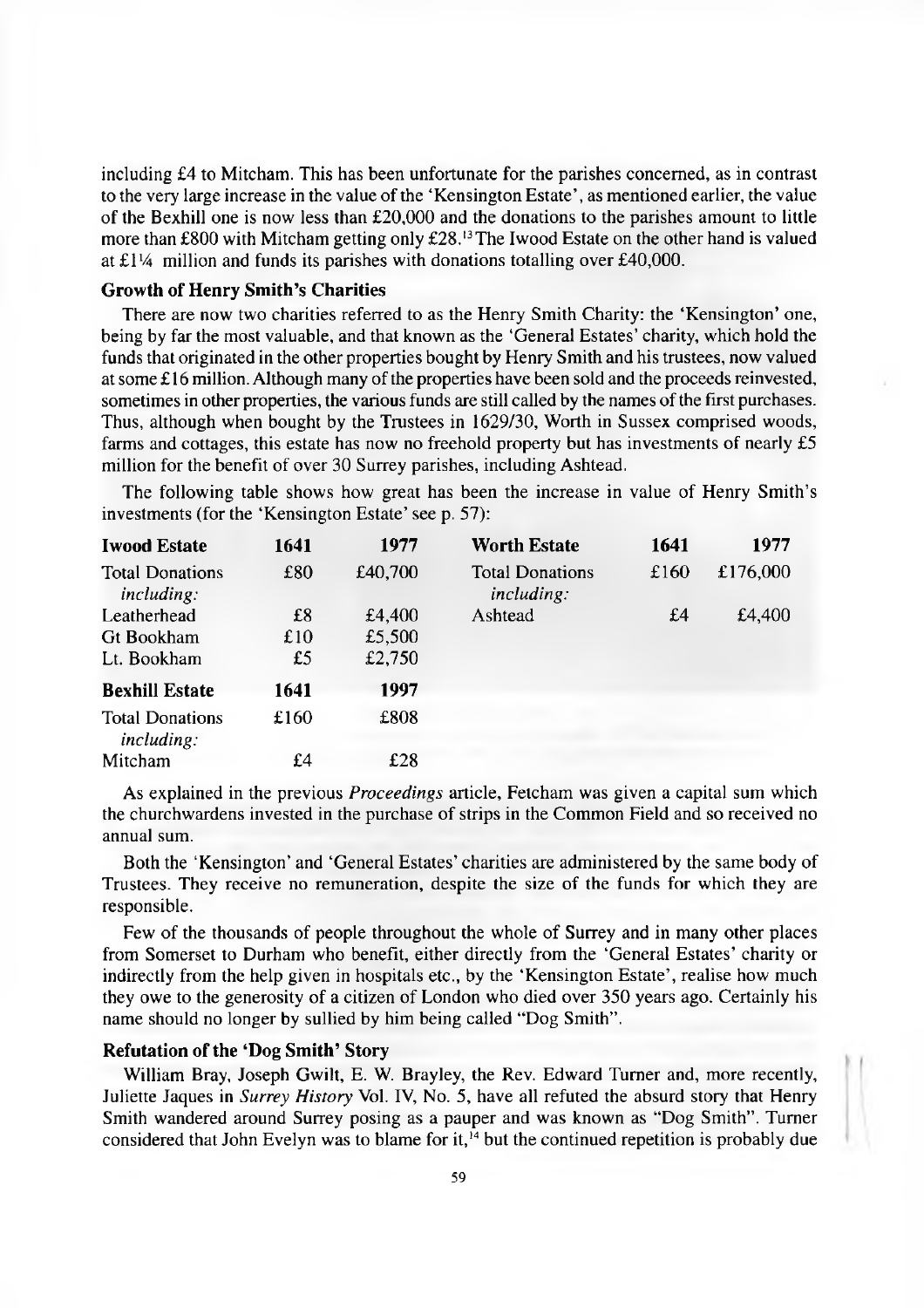

#### IW OOD PLACE TODAY.

This house was built in 1795, designed by Mr Clutton, the architect for the Trustees of Henry Smith's Charity. It is today the residence of Mr & Mrs Alastair Smellie. Photograph by Linda Heath.

to it being given in a side note on a Map of Surrey Divided Into Hundreds by Emmanuel Bowen published in 1760. He says, 'At his death he (Henry Smith) left in Charity to the Poor of all the Market Towns of Surrey, about £50 per annum each, and to every other Parish in the County, except Mitcham, £6 or £8 yearly more or less at the discretion of his Trustees. The reason of his excluding Mitcham from a share in his Bounty, was because he was whipped as a common Vagrant by the inhabitants thro' their Town.' This is totally wrong *i* because:

1. The only places mentioned in Smith's will are Wandsworth, given £500, and Richmond and Reigate, given £1,000 each. During his lifetime he had given £1,000 to each of Croydon, Dorking, Farnham, Godalming, Guildford and Kingston, telling them to invest the money in property to bring in at least £60 a year for their poor. He used this yardstick in advising other Trustees. He also gave very precise instructions as to the types of poor persons who were to benefit and also those who were to be excluded, e.g. drunkards, whoremongers, those who would not work etc.

2. The allotments to the parishes were made by the Trustees after Smith's death in 1628 and also in 1641, following an Order of the High Court.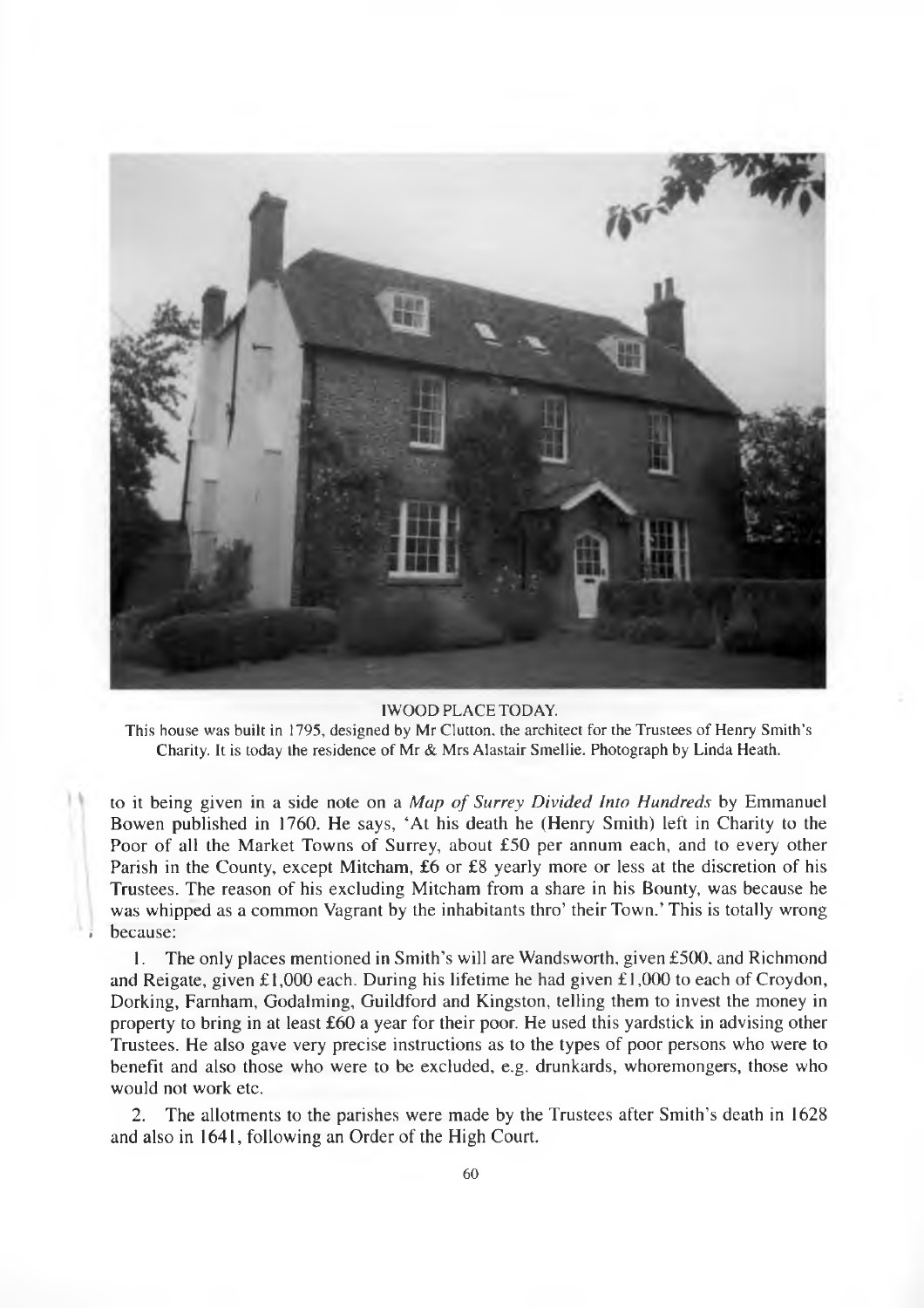3. The places that do not benefit were, and are still, very small, viz, St. Martha's (Chilworth), Tatsfield and Wanborough.

4. Mitcham was allotted £4.

Another source for the alleged 'Dog Smith' story has been the Surrey County Council's *List of Antiquities* (widely circulated) which includes Bowen's map and its misleading comments.

William Bray suggested that the mistakes over 'Dog Smith' were due to confusion with Pedlar Smith who was buried in St Mary's Church, Lambeth and is shown with his dog in a window there.<sup>15</sup> Joseph Gwilt called the allegations about Henry Smith 'an idle tale'. He was descended from Smith's sister and so entitled to benefit from the 'Kensington Estate' as one of Smith's 'Poor Kindred'. His father, George Gwilt, the elder, was the Surrey County Surveyor who rebuilt Leatherhead Bridge and made a survey of the town in 1783. Joseph Gwilt investigated his family's history and showed that although Smith refers to his 'poor kindred' he was in fact the son of a court official, Thomas, who married as his second wife Sir John Throckmorton's daughter. Gwilt says that Thomas and Henry Smith's church memorials show the same styles as in Henry's *Funeral Certificate of the College of Arms*, so proving their relationship.

#### **NOTES**

- 1. E. A. Crossland, 'Henry Smith's Charity', *Procs LDLHS,* 5 (9), 1996, pp. 230, 233.
- 2. W. Bray, *Collections relating to Henry Smith Esq.,* (1800). The copy used was once owned by Joseph Gwilt and is now in the Library of the Society of Antiquaries. Gwilt's annotations are part of his campaign to thwart Bray's attempts to demonstrate that the Gwilt family were not entitled to benefit from Smith's Charity, as being of the 'Poor Kindred'. He was also critical of Bray's capacity as an antiquarian, with some justification.
- 3. Weinreb & Hibbert, eds. *The London Encyclopaedia* (1984), p. 170.
- 4. W. Bray (1800), *op. cit.,* p. 16.
- 5. Report of *Trustees of Henry Smith's Charity for the Kensington Estate*, 1997.
- 6. Report of *Trustees of Henry Smith's Charity for the General Estates,* 1997.
- 7. J. Morris, *Domesday Book,* Sussex, pp. 9, 84.
- 8. Sussex Record Society, Vol. 10.
- 9. D. Martin, Report No. 1001 for the Rape of Hastings.
- 10. Manor Court of Warbleton, 1616.
- 11. B.L.:Add. Mss. 5670, f. 71.
- 12. D. Martin, *op. cit.,* p. 4.
- 13. *General Estates* Report, 1997, pp. 16, 20.
- 14. E. Turner, 'Memoir of Henry Smith', *Sussex Archaeological Society,* 1869, Vol. 22, p. 30.
- 15. W. Bray in Manning & Bray (1809), *History of Surrey,* III, p. 344.

### **Acknowledgements**

Much help has been given by the following for which many thanks: Molly Beswick, Warbleton & District History Group; Michael Boggan, B. L. Dept. of Mss.; Julian Pooley, Surrey History Centre; K. J. Raynsford, Henry Smith's Charities; Anne Marie Smellie, Iwood Place, Rushlake Green; Dr A. R. Smith, Curatorial Officer, Hist. Mss. Commission.

Linda Heath and Derek Renn of this Society have also been most helpful with the writing of this article.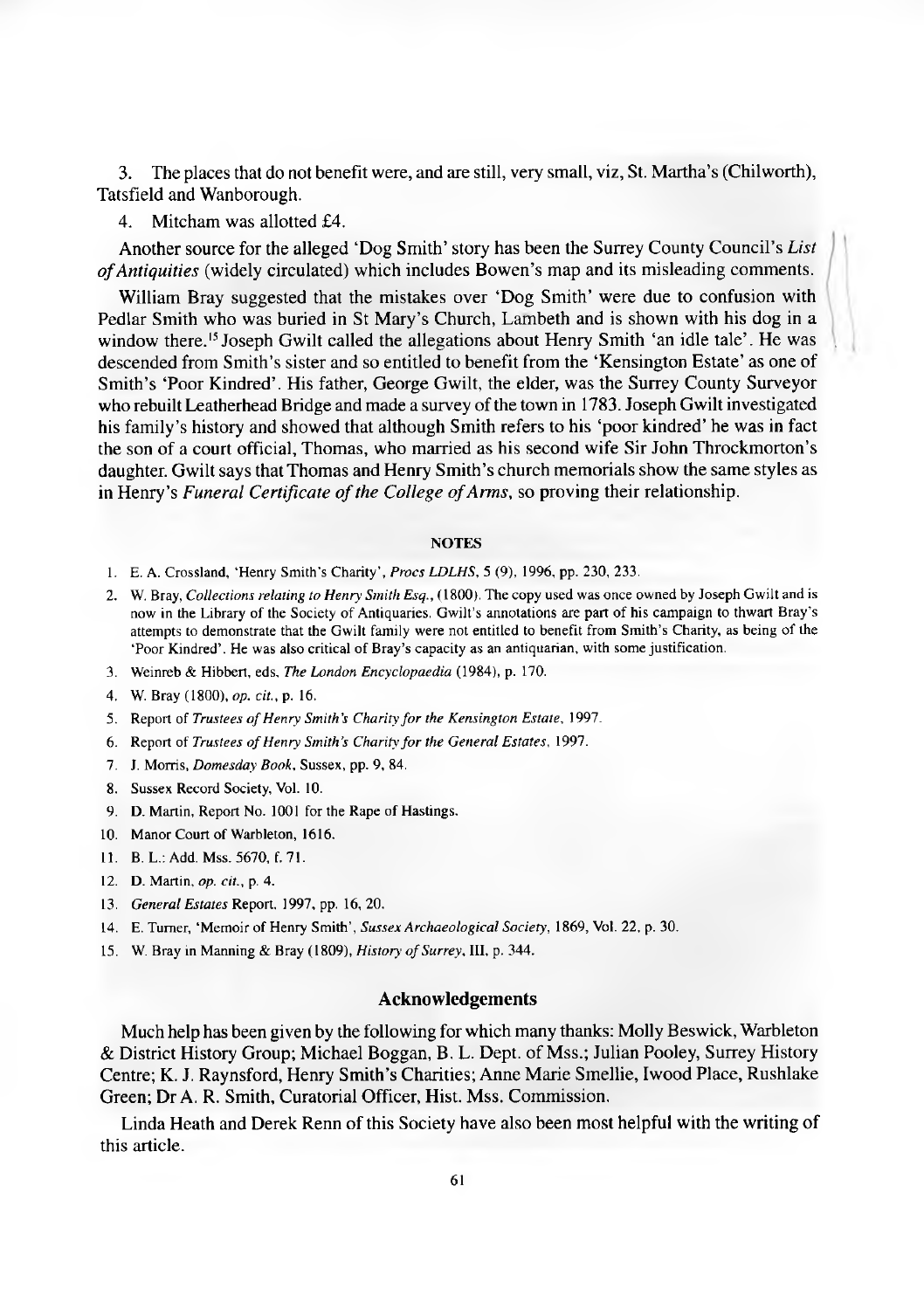## **PEACE CELEBRATIONS AT ASHTEAD IN 1919**

By J. P. WILLIS

THE First World War is usually described as ending on 11th November 1918, but the ceasefire<br>
on that date was officially an Armistice. The Peace Treaty of Versailles was not concluded<br>
until 28th June 1919 and it was decid on that date was officially an Armistice. The Peace Treaty of Versailles was not concluded until 28th June 1919 and it was decided that there should be a national day of celebrations on Saturday, 19th July. This gave local organisations only three weeks to prepare for the event and Ashtead decided to break with the rest of the country, holding its own 'Peace Day' on Monday, 4th August, the Bank Holiday.

The great day was heralded by the ringing of Ashtead church bells, the local ringers managing to complete a peal of 'Grandsire Triples' in 2 hours 48 minutes.

By 12 noon some 250 Ashtead service and ex-service men had arrived at the council schools in Barnett Wood Lane where they were entertained to lunch. By this time a small multitude of local residents were already foregathering a short distance away at Woodfield, opposite St George's Church, in readiness for a fancy dress procession through the lower part of the village. This moved off at 1.15 pm headed by the band of the 2nd Battalion The Queens (Royal West Surrey) Regiment proceeding along Barnett Wood Lane past the pond, turning right opposite the entrance to Woodfield Farm and then up Woodfield Lane to the cricket ground; here the competitors paraded in front of a judging panel of 15 ladies and gentlemen of the parish. A temporary cenotaph had been erected nearby and wreaths were laid there in memory of the fallen.

During the afternoon there were children's races while at the same time the combined choirs of the parish sang patriotic songs.



EX-SERVICEMEN MARCHING TO THE WOODFIELD LANE CRICKET GROUND. 4 AUGUST 1919.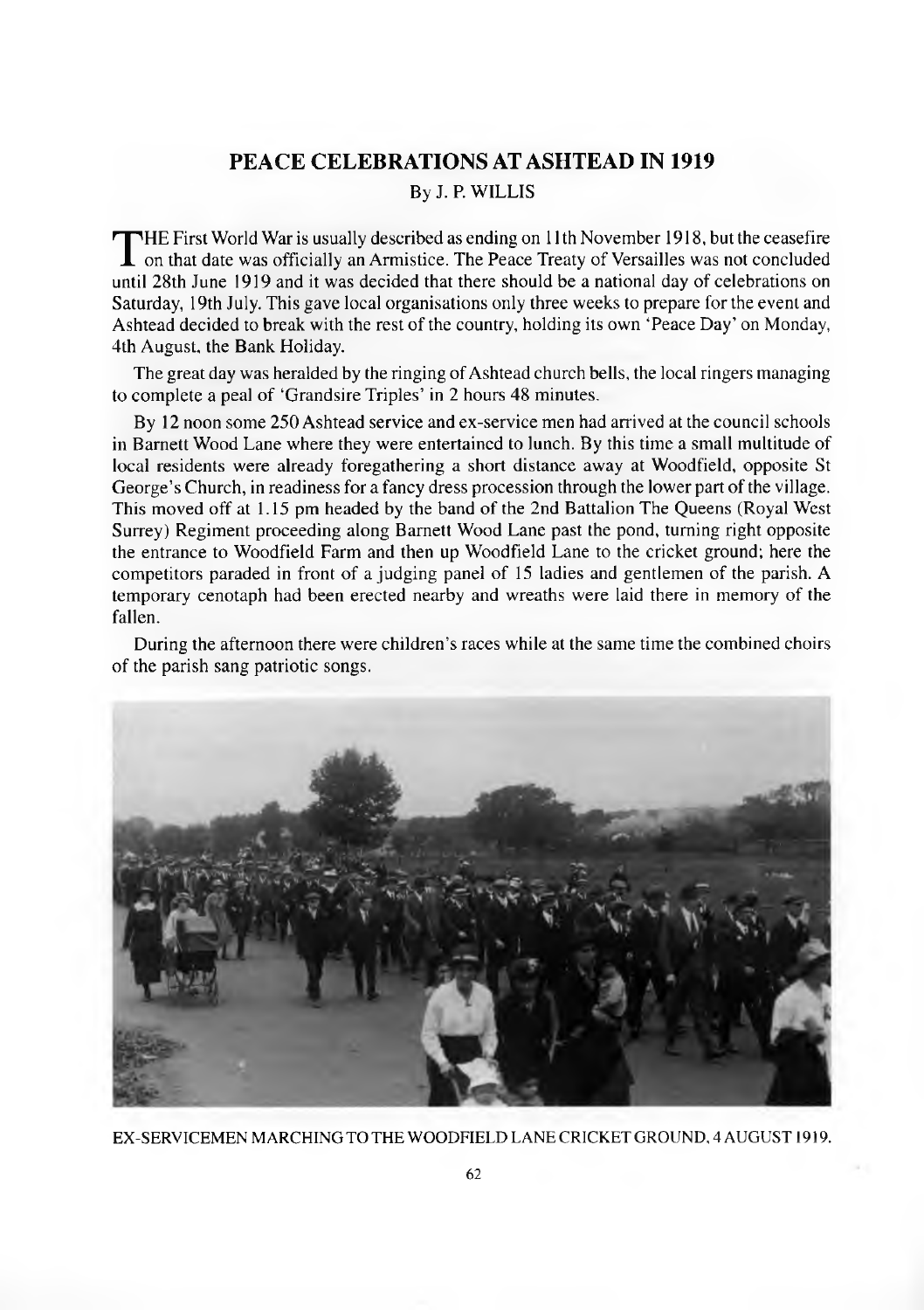

PART OF THE CROWD AT ASHTEAD PEACE CELEBRATIONS, 1919.

After all their exertions the children retired to a large marquee to be served with tea and to receive souvenir presents. The adults, probably glad to be free of their offspring for a while, either sat down to enjoy an open air concert or joined in their own sports events which included such mind boggling activities as "Greasy Pole", "Tilting the Bucket" and "Novelty Races in Pairs, Ladies and Gents". Perhaps it was as well that the children were not there to watch!

It was now time for the distribution of the prizes. This must have taken rather a long time but those unlucky enough not to have won anything could amuse themselves in the side shows which included a Punch and Judy show and throwing missiles at a representation of the Kaiser's head.

In the fading light there was a second performance by the concert party, dancing on the green to the music of the military band, a cinematograph exhibition and finally at 9.30 pm a fireworks display.

Judging from personal recollections and from contemporary photographs it would appear that there was a large attendance at the celebration, possibly a high proportion of the population of Ashtead. There could have been few present at the jollifications who were not all too painfully aware of those who were absent and their thoughts must have been with them for much of the time.

The prize for the best outfit in the fancy dress competition went to a toddler, a pretty little girl with long curly auburn hair, who was dressed like a fairy. She was Lila Denman of Barnett Wood Lane and her costume represented "Peace".

#### **Acknowledgements**

The w riter's thanks go *The Leatherhead Advertiser* and to Mrs Elsie L. Henderson, nee Weller, for personal recollections.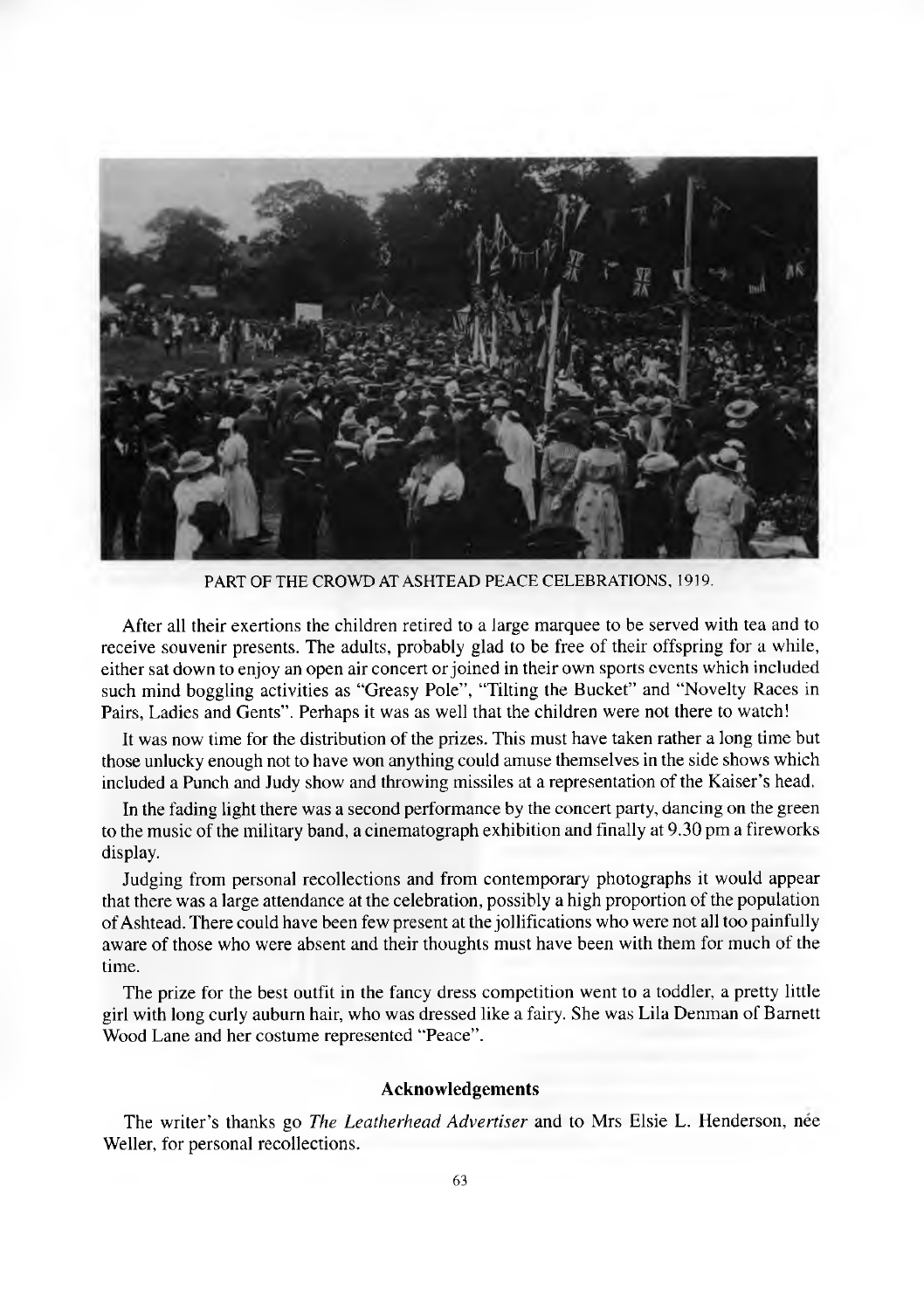## **THE LEATHERHEAD GAS COMPANY, 1850-1936**

By J. R. CLUBE

THE archives of the Society contain two full reports about the production and distribution of gas in Leatherhead. The first, written by Ralph Hume in 1989,<sup>1</sup> was based on company papers deposited in the Surrey History Cen HE archives of the Society contain two full reports about the production and distribution of gas in Leatherhead. The first, written by Ralph Hume in 1989,' was based on company Company Secretary, written on his retirement in 1936 when the company ceased trading.<sup>2</sup>These papers reveal the following story.

## **Formation of the Company**

The Leatherhead Gas Company was set up on 25th June 1950 with a capital of £1,600 and seven directors under the chairmanship of Samuel Parke. A plant was soon built on a quarter acre site, costing £20, at The Pound, north of Leatherhead near the Plough roundabout today. The first gas was produced on 3rd February 1851 and distributed mainly in street lighting but also to some private houses. The public lighting was described as "brilliant and satisfactory". By 1858 gas had replaced oil lamps and remained the standard until the 1890's when brighter, incandescent, mantles were introduced.

## **Price of Gas**

In 1851 the price of gas was 82s. 4d. per thousand cubic feet but the coming of the railway to Leatherhead led to a reduction by 1888 to 5s. 6d. and even lower with discount for prompt payment. The lowest price, 3s. 8d., was reached in 1914. In 1922 it was about 7s., in 1924 about 5s. 3d. at which the figure remained, approximately, until the merger in 1936.

For many years it was the practice to distribute gas via meters and to render accounts to private customers on a quarterly basis. However, coin meters were introduced in 1895 and proved to be most satisfactory. There was an immediate increase in business and lighting and heating were available to customers with "a penny in the slot". By 1935 there 3,800 such meters representing 34% of all sales. They had the additional advantage of obviating bad debts.

### **Method of Production**

For many years there was little change in the basic means of production. Coal was simply roasted in ovens, or retorts, leaving



GAS BRACKET, CHURCH STREET, LEATHERHEAD, c. 1900. Society Collection.

coke and tar as by-products. It was not until 1927 that oil gas plant was introduced— perhaps influenced by the 1926 coal strike— and even this represented only about half of the output.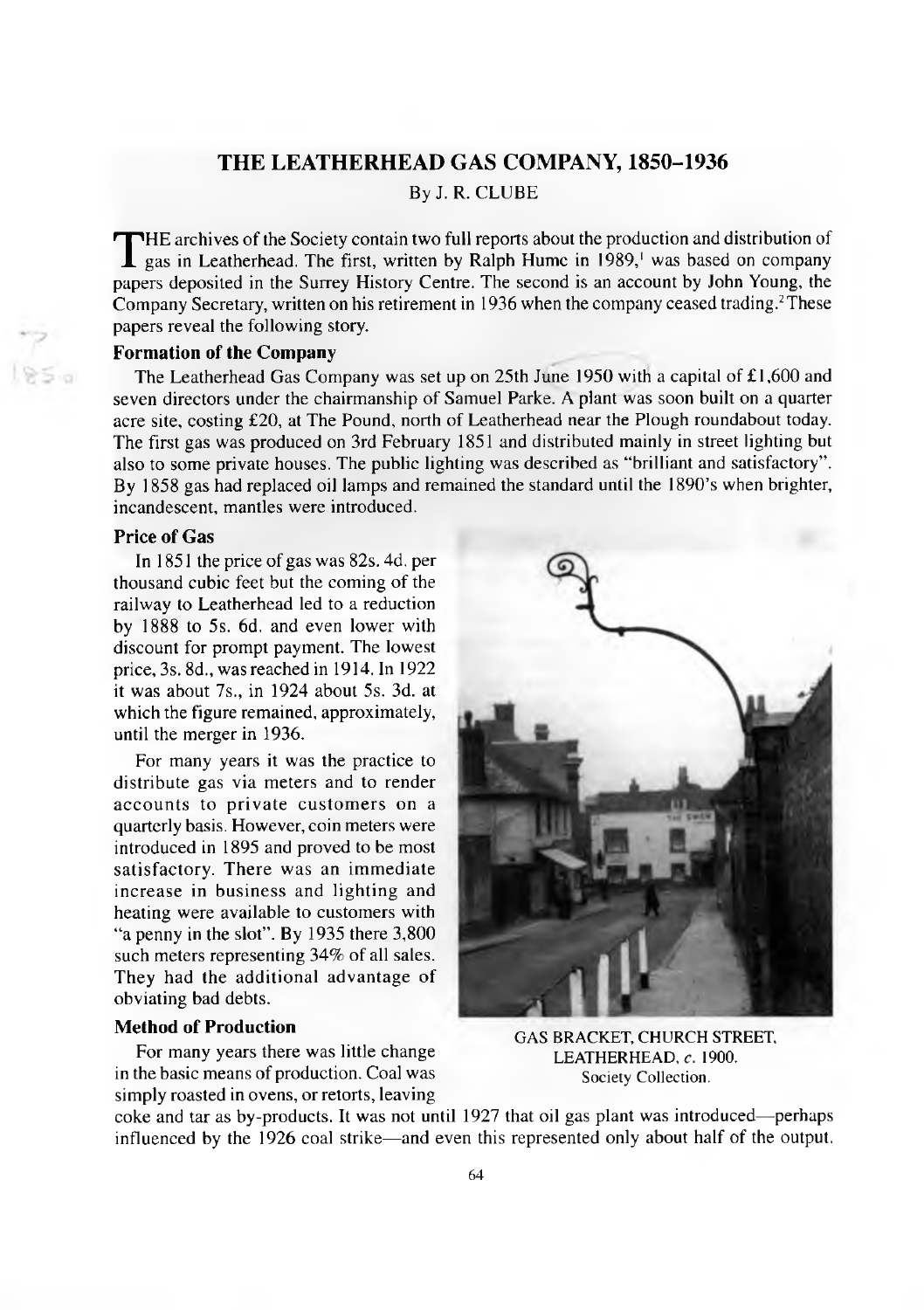Output increased from 837,100 cu. ft. in 1852 to 129 million in 1920 and continued to rise thereafter. At one time there were four gasholders in use and the last were dismantled as late as 1987.

## **Street Lighting**

Lighting in public roads and some private houses was provided from the start. Responsibility for this lay with the first manager, William Hutson, clearly a busy man. He ran the gas works, handled the accounts and collected the money, all for a wage of 25s. per week. In addition he was responsible for the cleaning, lighting and extinguishing of the 33 lights in public roads. For this he was paid an additional £7 per annum. By the early 1900's a town map shows there were 129 lights in central Leatherhead with others in the Kingston Road.3

## **Staff**

In the 1880's there were four regular workers— four stokers in winter and two in summer. In winter the first job of one man on the two man shift was to light the public lights which entailed activating each light individually. Later in the night he had to go round again to turn all the lamps off. In the summer, to allow for one stoker's time off, an additional employee had to be employed as a lamplighter. In the early days public lighting was provided from October to March only and not at all on nights when the moon was shining.

## **Competition with Electricity**

There was a slow, modest expansion of the gas business in Leatherhead which in fact enjoyed a virtual monopoly. Towards the end of the century some large houses had acquired their own generators to make electricity, and in 1896 St John's School threatened to change to electricity if their gas charges were not reduced. The gas company gave in, but in view of the competition the company reorganised itself in 1897 into the Leatherhead Gas and Lighting Company. However, although they now had authority to produce electricity, they apparently chose not to do so believing it wiser to keep to gas only. The company was aware in any case that at that time most private generating sets for the production of electricity were fired by gas.

In fact the gas company had already begun to face this competition, and in the 1890's had introduced the "Welsbach" mantle, an incandescent lamp of particular brilliance invented in Austria. Although somewhat delicate it was very efficient. But in 1902 an independent electricity company was set up, whose customers were able to "switch on" on 9th August, the evening of the coronation of King Edward VII. These electric lights were soon seen to be inferior to the bright incandescent gas lamps which accordingly replaced the electric lamps within two years. The incandescent lamps continued in use during the 1914 war and were so bright that they had to be blacked out. Gas therefore remained popular during the war but by 1919 electric light began to replace it, except in Cobham. Inevitably though the convenience and reduced cost of electric power from the town supply obliged the gas company to reduce costs more and more in their efforts to retain customers.

## **Premises and Showroom**

In the 1880's the Gas Company office consisted of a room in a thatched cottage in North Street, next to the Congregational Chapel, occupied by Harvey Nunn the ostler from the *Swan Inn.* The office opened on Tuesdays and Thursdays only. Between 1893 and 1902 the office transferred to Church Street (site of No. 52 today) after which it moved back to North Street into new premises built on the site of the old smithy on Bull Hill (No. 30 today). Here the first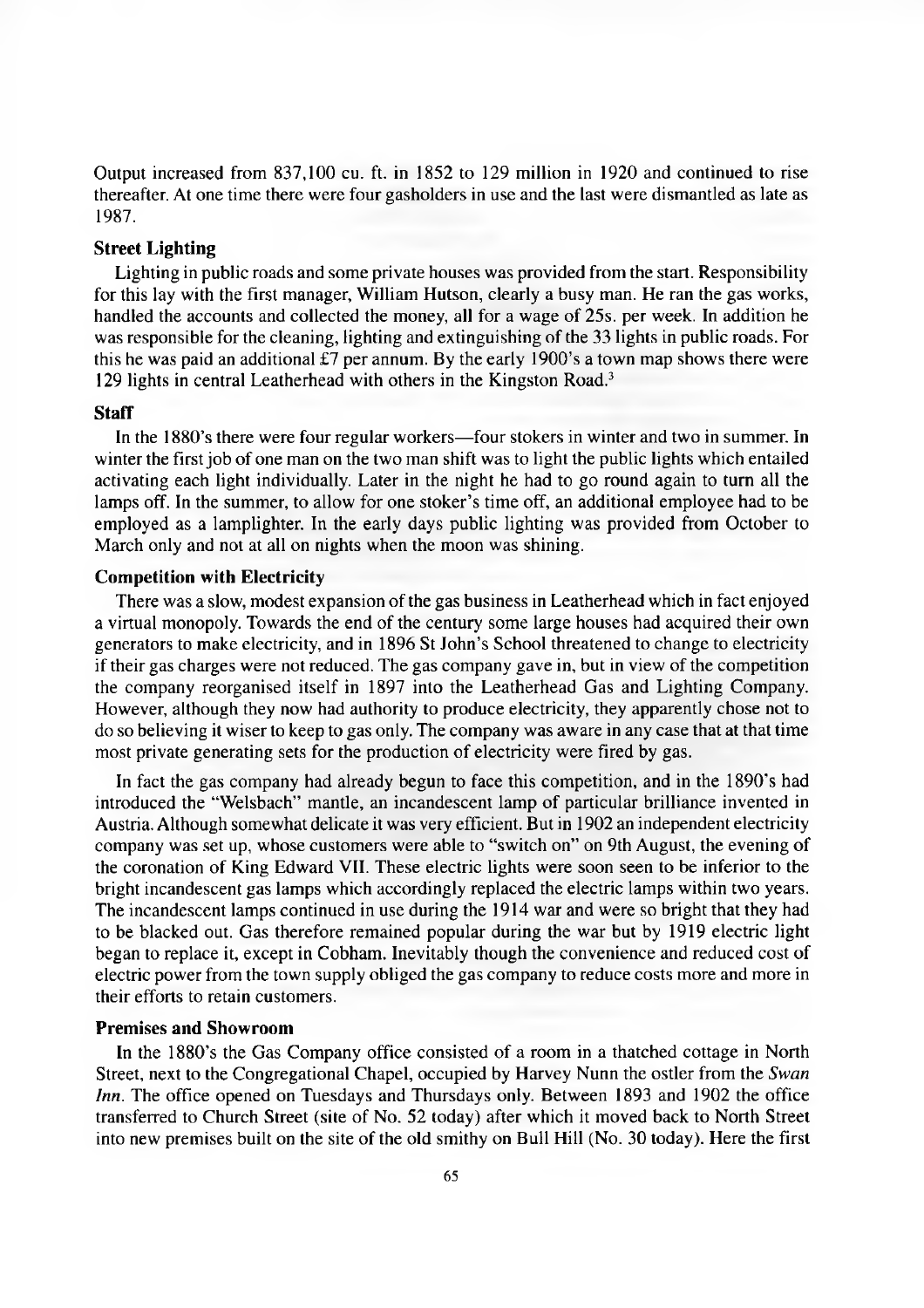showroom opened in 1903. However, there was soon need for a larger showroom and when the Westminster bank vacated premises in North Street (No. 3 today) the Gas Company built an enlarged showroom on the site which was opened in February 1914. Finally a move was made to the Old Bull site in 1929 when the Old Bull moved to Elm Bank nearby. A modem gas showroom was built at a cost of  $£12,000$ .

## **Take Overs**

In the competitive world of gas the Leatherhead company sought to take over other companies and was itself eventually taken over by a larger concern. In 1911 Leatherhead absorbed the Cobham Gas Company thereby extending their area to Byfleet and Brooklands. As this included Weybridge, the Vickers company was soon their largest customer. A new main was laid to Cobham and the price of gas there reduced. In 1929 a bulk supply was likewise given to Woking through a connection at Effingham Junction.

Leatherhead had itself already been the object of an attempted take-over. In 1900 it was learnt that the Dorking Gas Company was seeking Parliamentary approval to supply gas to Fetcham and other districts supplied by the Leatherhead company. Drastic action was called for by Leatherhead, a special issue of *The Surrey Advertiser* carrying an advertisement which would provide the basis for a petition against the projected Dorking bill. The resultant legislation, the Leatherhead Gas Act of 1901, basically favoured Leatherhead and gave the company statutory rights hitherto not enjoyed. Their area was then defined as Leatherhead, Fetcham, Bookham, Effingham, Mickleham and Headley. An attempt was also made by the Southern Counties Gas Corporation to take over Leatherhead in 1933. This too was unsuccessful.

### **Closure of the Company**

It was perhaps inevitable that the Leatherhead company would eventually be taken over by the neighbouring Wandsworth Gas Company. This was a large concern with its own fleet of supply ships which had already taken over Epsom and Ashtead. Following negotiations an amalgamation took place in 1936. Wandsworth promptly began laying a new high pressure main to Leatherhead which was completed by 1938. With this decision of the Company the production of gas in Leatherhead was brought to a close after a period of 87 years.

### **NOTES**

1. Society Records: LX 1084.

- 2. Society Records: LX 1082.
- 3. Ordnance Survey map: OS 2500. Sheet SVIII/15.

#### **Acknowledgements**

In preparing this article, the writer acknowledges the assistance of Mrs Greta Morley of *The Leatherhead Advertiser* and Mr Alun Roberts.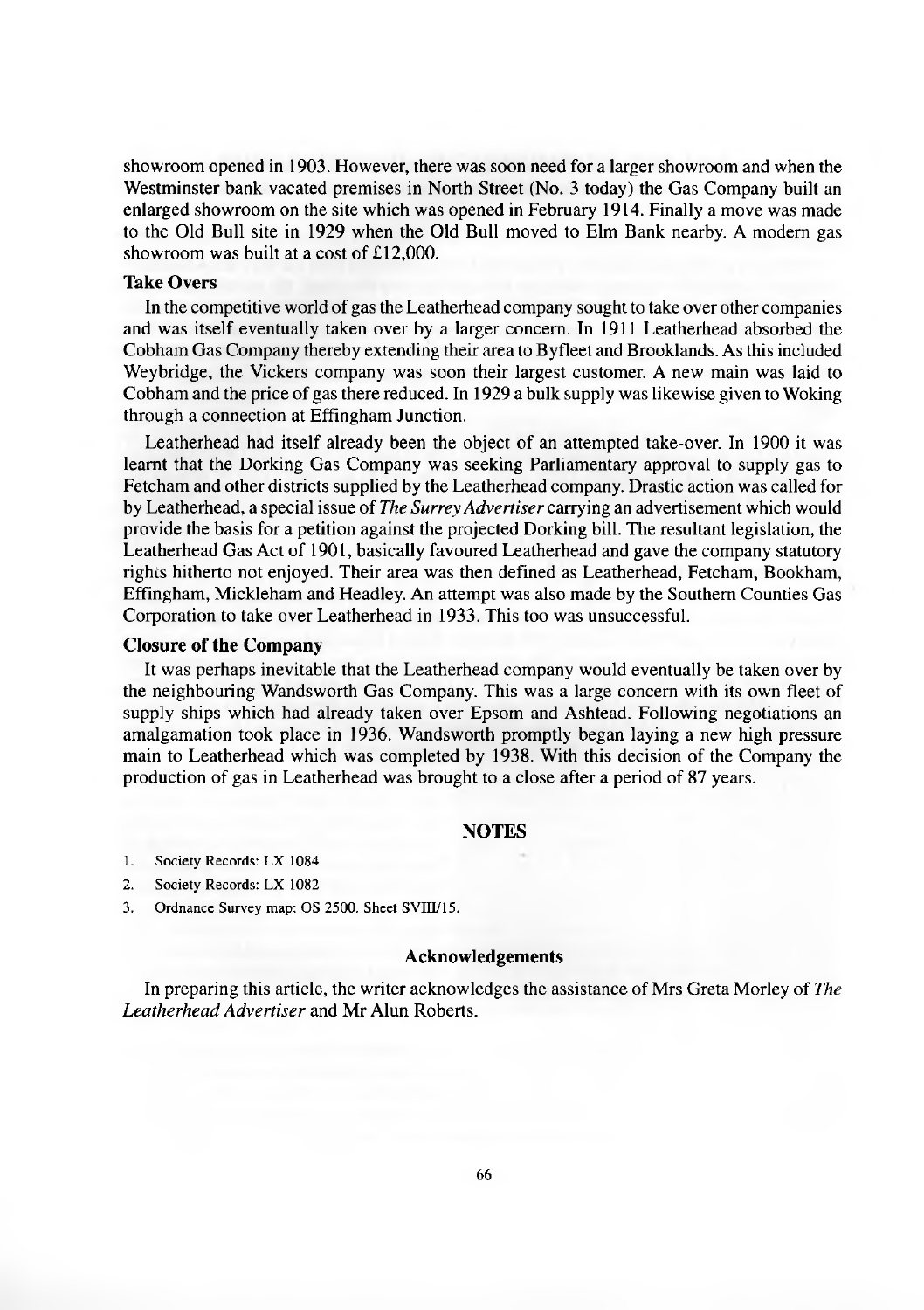## **THE MANOR OF ASHTEAD, PART II, 1189-1296** By H. J. DAVIES

**THIS** article is the second in a series which seeks to address the questions: who held the<br>Manor of Ashtead, from whom and when? (For the first article see *Procs LDLHS*, 6 (2),<br>1998, pp. 43–8.) The writer is indebted to HIS article is the second in a series which seeks to address the questions: who held the 1998, pp. 43–8.) The writer is indebted to Dr David Crook of the Public Record Office who loaned him unpublished notes by the late C. A. F. Meekings on Henry de la Mare and gave permission for them to be used in this article. The good offices of Mrs M. Vaughan Lewis of the Surrey History Centre and the Surrey Record Society are also appreciated.

After the death of Henry II, the manor of Ashtead continued to be held by the de Mara family, descendants of Laurence of Rouen, in the reign of Richard I (1189–1199). In a charter in *The Book o f Seals* dated between 1191 and 1200, probably about 1197, Ralph the Chamberlain of Tancarville, son of W illiam the previous chamberlain, confirms the holding from him of Ashtead, and land in Mitcham, Harlaxton and Londonthorpe, Lincs., by William de Mara, the husband or the son of Lecia.<sup>1</sup> He holds the land 'in feodum firma' in return for an initial payment of ten pounds 'stelling' and of 4 marks of silver per annum. This charter adds to the evidence for the conclusion that the manor of Ashtead was held by the same family from the Chamberlains of Tancarville for most of the 12th century, although there is evidence to suggest that the overlordship of the manor was at times in dispute.<sup>2</sup>

One hundred years later, in 1296, an Inquisition Post Mortem was held on behalf of the king, Edward I, upon the death of the holder of the Manor of Ashtead. The jurors said that the manor was held not from the King but from the Earl of Warenne.<sup>3</sup> There was no mention of the Chamberlain of Tancarville. The deposition of the jurors was accepted without further question. It is therefore clear that a change of overlordship had occurred since 1200. There is no hard documentary evidence for the change. The jurors were a motley crowd: John de Newnham, Adam Atteley, Richard the innkeeper of Ewell, Gilbert Attwood, Richard Attechurch, Robert of the inn, Adam the innkeeper, John de M aldeford, W illiam le Adlake, John le Leche, Richard de Bochesworth, and John, son of John, of 'Acstude' (thought to be Oxted). They swore their evidence on oath and it is unlikely they were all pressurised or bribed. On the day of the death of John de Montfort, they swore, the manor of Ashtead was held by him from the Earl of Warenne in socage. This was the most common tenure in the 13th century, a form of free tenure involving suit of court. In this case it involved the right of wardship of a minor, John, aged 5 years, the son of the John who died. However, the jury said that the manor had been leased to William de Montfort; although William had died the manor was in the hands of his executor, Richard, Archbishop of Canterbury. Neither the King nor Warenne was to gain any reward from John de Montfort's death!

For how long had the Manor of Ashtead been held in socage from the Earls of Warenne? There is no certain answer.<sup>4</sup> The most likely time for this is 1204/5, when King John lost Normandy to the French King, Philip, after the siege and loss of the castle of Chateau Gailliard and the outflanking and subsequent surrender of Rouen. Warenne, the 4th earl of that name, lost his territory in Normandy and was rewarded with land in Sussex, Grantham and Stanford [sic], grants confirmed by Henry III in 1220. Similarly the Chamberlains of Tancarville must have lost their lands in England and during the 13th century they possessed and acquired considerable estates in Normandy.<sup>5</sup> If Ashtead was not given then to Warenne, it would have been retained, as were many other manors formerly held by Norman French nobles, by the King himself. If the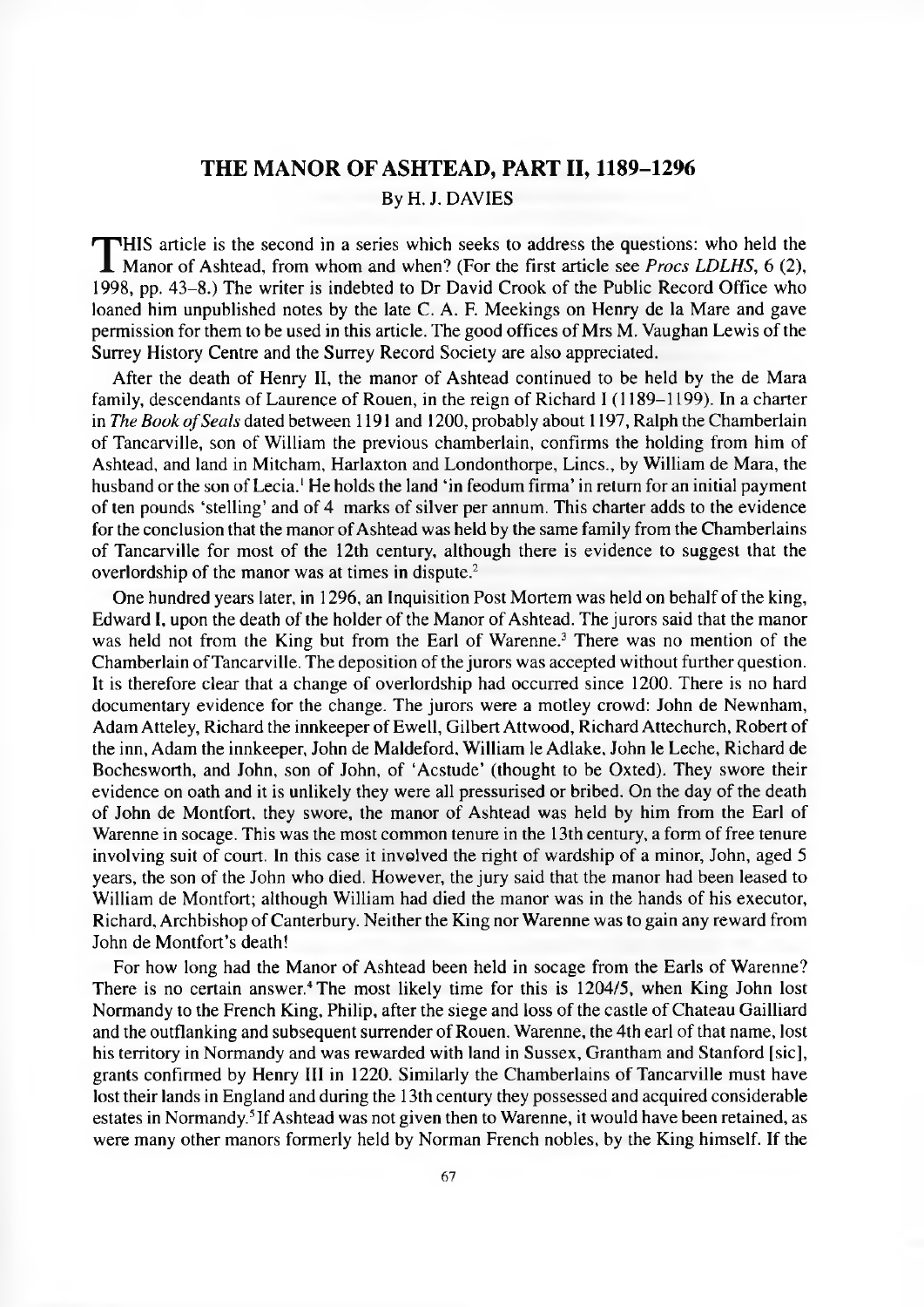latter is the case, the second most likely time for transfer to the Warennes is after the upheavals of the Baronial revolt of the early 1260s. John de Warenne, Earl of Surrey, took the side of the King, Henry III, in that conflict and after defeat at Lewes, returned to take part in the defeat and death of Simon de Montfort at Evesham.<sup>6</sup>

In 1278 answering a plea of Quo Warranto [by what warrant do you hold land?], John de Warenne, the Earl, claimed the castle, Honour and town of Reigate, Betchworth and Dorking and rights in Southwark and Guildford 'from a time before legal memory' i.e. before 1189.<sup>7</sup> The Honour included unnamed manors, possibly Ashtead. There was much agitation in 1285 over Quo Warranto proceedings; the Earls claimed lands and rights from the time of the Conquest. Warenne is claimed to have said "Here is my warrant. My ancestors came with William the *Bastard and conquered land with the sword; with the sword will I defend them against anyone* who wishes to usurp them. For the king did not conquer and subdue the land by himself but our *forefathers were with him as partners and helpers.* " On which H. E. Malden comments "Brave words, but coming with doubtful truth from a representative of the old Warennes of the Conquest in the female line only, who owed his earldom and most of his lands to grants subsequent to the death of the Conqueror, and half his importance to intermarriages with the king's relatives."<sup>8</sup> Such a claim could have included the manor of Ashtead and may be the answer to one or more of the questions posed by the 12th century documents discussed in the first article. The most likely period when Ashtead could have been held by the Warennes was between 1089 and 1100 by the 1st and 2nd Earls and between 1138 and 1147 by the 3rd, possibly continuing under Isobel and her husband, William of Blois, and into the 1160s. Of this there is no proof. It is just as likely that the whole Warenne claim is a case of reading history backwards both in the 13th century by John Warenne and by subsequent chroniclers and local historians!9

Although the overlordship is thus uncertain, much more is now known about the holders of the Manor of Ashtead in the 13th century. Much is owed to the work of  $C$ . A. F. Meekings of the Public Record Office, published and unpublished.<sup>10</sup> The manor was held for many years by William de Mara, the son of Lecia and William de Mara, the elder; he was present when Lecia made her gift to the priory of St Mary, Southwark. It is not certain when he inherited the manor, whether he or his father was the subject of Ralph the chamberlain's charter above. He and his successors are usually known by the French form of the name, de la Mare. William, presumably the son, was involved in a number of recorded actions both locally and in Lincolnshire in the early 1200s. One in 1206 against Richer (decanus, a tithing man) of Ashtead in the Curia Regis was claimed for the Earl of Warenne's seignorial court by his steward, perhaps the earliest evidence for the transfer of the overlordship of Ashtead following the loss of Normandy. William de la Mare had a house with a courtyard in Ashtead indicating a substantial former manor house. He also had land in Newdigate, a connection which appears at various times in the history of the manor. William had to defend himself in 1206 against a charge brought against him by the parson of Ashtead, Robert, the earliest known incumbent and possibly rector. The death of this parson in 1213 led to a dispute between William and the Prior of the Abbey of Colchester over the advowson: 'who appointed the last parson?' It took seven years before the Curia Regis decided the case in William's favour.<sup>11</sup> From this point on the Rectors were appointed by lay lords of the manor of Ashtead. From 1217 to 1226 he was deputy sheriff of Surrey. Because the Earl of Warenne, the high sheriff, was much absorbed in national affairs, William was in effect acting as sheriff.<sup>12</sup> As late as 1233 he was acting as an assize commissioner. He died a very old man in 1239.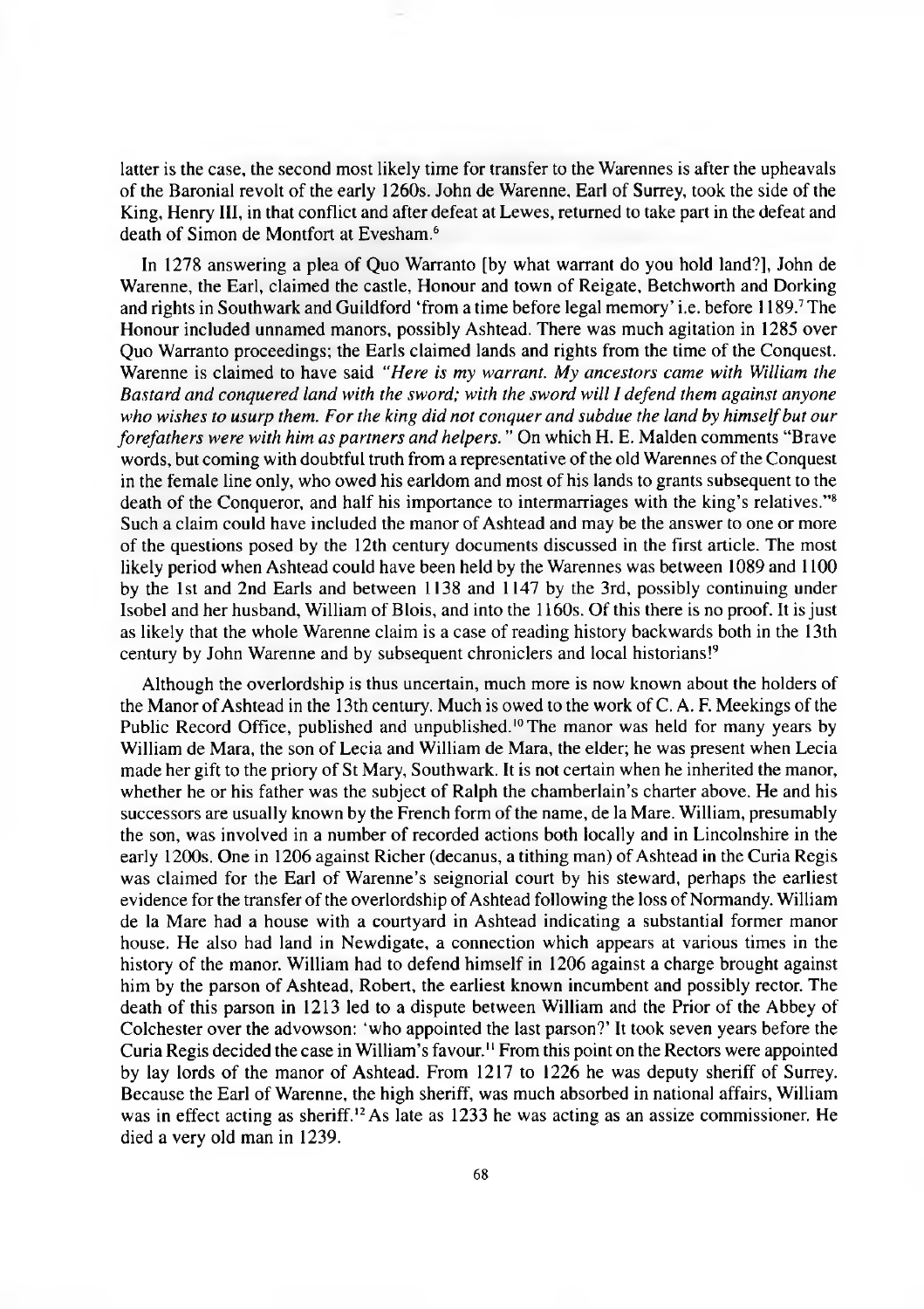William's son, Henry de la Mare, has been described as the most distinguished Surrey man in the royal service in the 13th century.13 Bom and brought up in Ashtead, he left home to enter the service, first, briefly, of Gilbert de Abernon and then of William Longespee, King Henry's half-brother. Longespee was his patron and set him on his distinguished diplomatic and legal career. Although he received several manors in west Surrey, Hampshire and Wiltshire, Ashtead was his chief seat and he doubtless spent much time here both before and after his father's death. He also held the family's land in Lincolnshire. In 1240, on the death of William Warenne IV, he was acting for his heir, the 5 year old John, the future Earl of Surrey. King Henry III gave him timber, oaks from the Warenne lands in wardship in Dorking in 1241. By 1245 he was high in royal favour, being sent on diplomatic missions to Rome and France, for which he was personally provided with court dress by King Henry III before embarking at Dover. It may be at this time that he was knighted, Sir Henry de la Mare. In October 1247 he became a justice of the court *coram rege,* the highest court in the land, which had been re-established in 1234. He sat with Bracton, to whom has been ascribed the De Legibus, a codification and development of English law, first attempted by Granville 60 years earlier. Henry also became an assize commissioner and purely by chance his clerk's assize roll is the earliest to survive and begins with a sitting at Leatherhead on 26 March  $1248<sup>14</sup>$  Henry's salary was £50 p.a., a considerable sum in 1248; he also had income from wardships and his manors and other sources.

Henry's death in 1257 was not the end of his contribution to Ashtead's history. Under his will, he provided for a family chantry to be set up in the chapel of the Blessed Mary at Ashtead with the service in perpetuity of three chantry priests. For this purpose he gave the prior and convent of Newark a sum of 250 marks sterling and provided a house and close which had belonged to Amfrid Gocelin in the village of Ashtead. The executors in 1260 were Mathias [Mathew] de Mara, John la Warre and Reginald Murtenk who was described as the Rector of the church of Ashtead.<sup>15</sup> Mathias was not Sir Henry's son as has been alleged. He was a cousin and his ancestry can be traced to another Henry de Mara who lost his estates in Normandy in 1204/5 and settled in this country leaving debts which were a continuing source of embarrassment to Sir Henry and the family.16

Henry's heir was his eldest daughter, Matilda or Maud, who inherited the Manor of Ashtead. She married Peter de Montfort the Younger in circumstances which included the eviction from the manor of Ashtead of Walter de le Hyde and his wife, Joan, who claimed the wardship of Matilda. This was effected by the de Montforts, the Provost, also Pain de la Mare, brother of Mathias, and the Rector, Murtenk!<sup>17</sup> The de Montforts had their chief seat in Warwickshire and manors in Rutland and elsewhere, the Ashtead members of the family being in the minor line. John, the son of Peter and Matilda, died in 1296 giving rise to the Inquisition Post Mortem (see p. 67).

The third article in this series will trace the history of the manor from 1296 to 1547 and will include an account of Ashtead's other manor, the 'Little Manor' held of Merton Priory.

### **NOTES**

- 1. L. C. Loyd, and D. Stenton, *Sir Christopher Hatton's Book of Seals,* 1950.
- 2. *Procs* LDLHS, 6 (2), 1998, p44.
- 3. PRO C 133/316 (4). The Inquisition followed a writ of Diem Clausit Extremum; this was addressed to the escheator north of the Trent and answered by the Earl of Warwick because the larger part of the land held by John de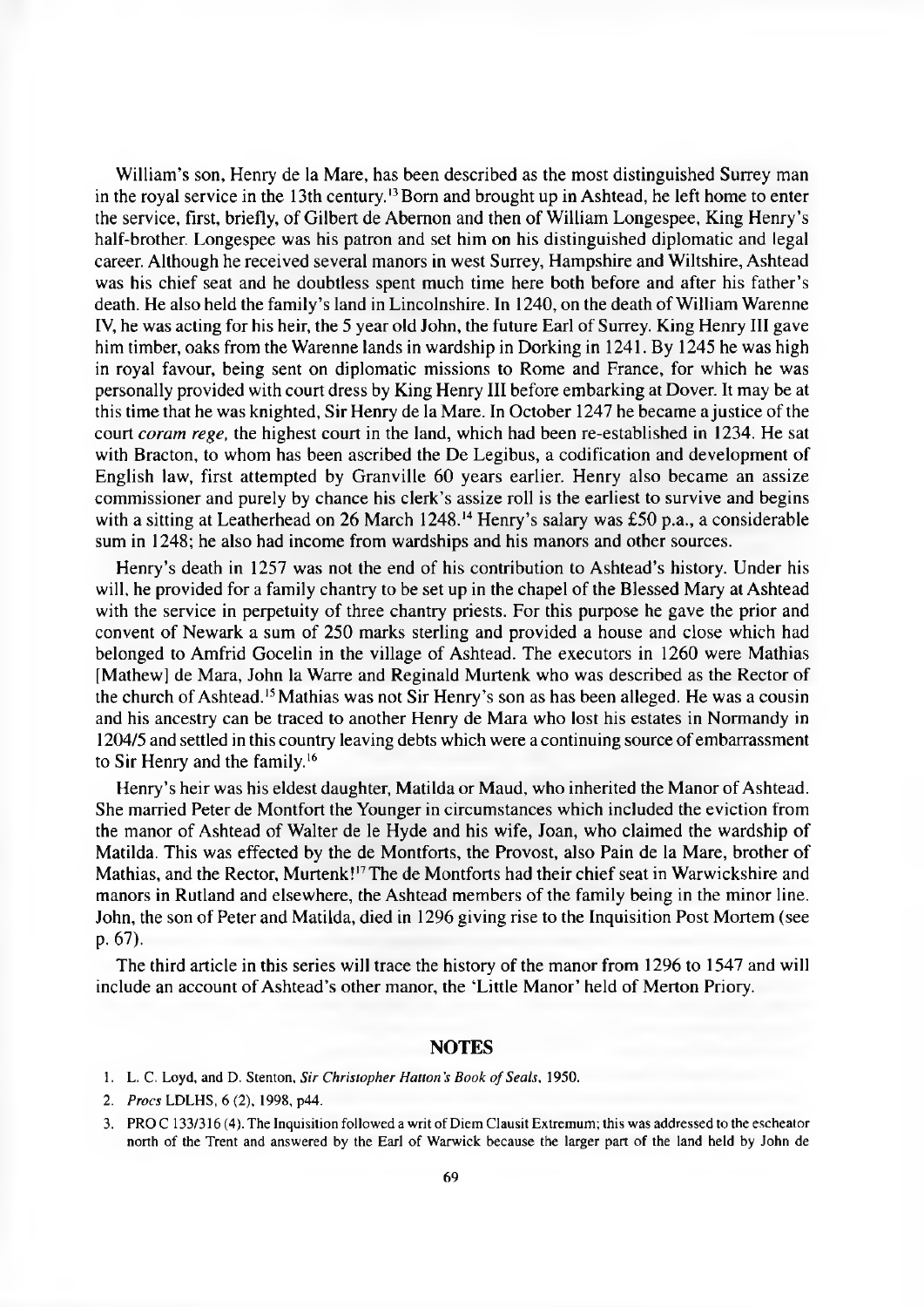Montfort was in Warwick and Rutland. The Earl replied that John held nothing from the King. Three Inquisitions were held: in Rutland, Warwick and Lambeth. Only Ashtead was held from Warenne.

- 4. The only full history of the family of Warenne is in the Rev. John Watson's book, *Memorials of the Ancient Family o f the Earls o f Warren* [sic] *and Surrey,* 2 vols, 1782. Courtesy of the British Library. A copy of this rare work is in the George III Collection.
- 5. Information supplied to the writer by Ron and Evelyne Hillier, visitors from France to the Leatherhead Museum, from L'Association des amis du Chateau Medieval de Tancarville, 1997.
- 6. Watson, *op. cit.*
- 7. *Handbook of Dates*, ed. R. H. Chaney (R. Hist. Soc. 1945, reprint 1997), p. 65.
- 8. H. E. Malden, *A History of Surrey*, 1900, p. 110.
- 9. See Sir Maurice Powicke, *The Thirteenth Century,* 2nd ed. 1961, p. 521 and footnotes for a critique of the Warenne claim.
- 10. *The 1235 Surrey Eyre,* edited by David Crook with an Introduction by C. A. F. Meekings, Surrey Record Society xxxi, 1979, pt I. Appendix 2, p. 218f.
- 11. PRO *Cal. CRR 16 John* KB 26/58, rot 21 et al.
- 12. D. Burns, *The Sheriffs of Surrey*, Phillimore 1992 for P. J. Westwood, Sheriff of Surrey, and Surrey Local History Council.
- 13. Meekings *(The 1235 Surrey Eyre), op. cit.,* p. 220.
- 14. PRO JUST 1/870.
- 15. PRO KB 26/169, rot 6, and CP 25/1/226/17 No. 37.
- 16. Meekings *(The 1235 Surrey Eyre), op. cit.,* p. 220.
- 17. SHC 448/1/3.

## **WARTIME DEFENCES BETWEEN BOX HILL AND SHALFORD**

## By T. MARCHINGTON

IN a lecture to the Society early last year, Chris Shepheard, under the title 'Surrey Defences' against Hitler', vividly described the steps taken in Surrey to counter a possible enemy invasion. Details of some of the defe N a lecture to the Society early last year, Chris Shepheard, under the title 'Surrey Defences invasion. Details of some of the defences then built, and their present condition, are outlined in this article. The writer, a surveyor for the 'Surrey Defences Survey', has based the information on his recent field study of the area.

### **Introduction**

The fall of France in 1940 and the danger of an invasion across the Channel led to the rapid preparation of Britain's defences. There had been another threat like this during the Napoleonic Wars when local defence 'volunteers' were called up, similar in their duties to those of the Home Guard in the Second World War.<sup>1</sup> A strategy of defence lines were also planned at the end of the 19th century, including a fort on each side of the Mole gap. The Denbies structure has been replaced by a house. The Box Hill Fort has been renovated by the National Trust.<sup>2</sup>

Defence lines in Surrey during the Second World War included road blocks and pillboxes, constructed to delay movement. The final defence was the GHQ Stop-Line, intended to protect London and the industrial Midlands.<sup>3</sup> Where possible, the aim was to make use of natural features such as rivers and hills. The strategy was to hold an invading force long enough for a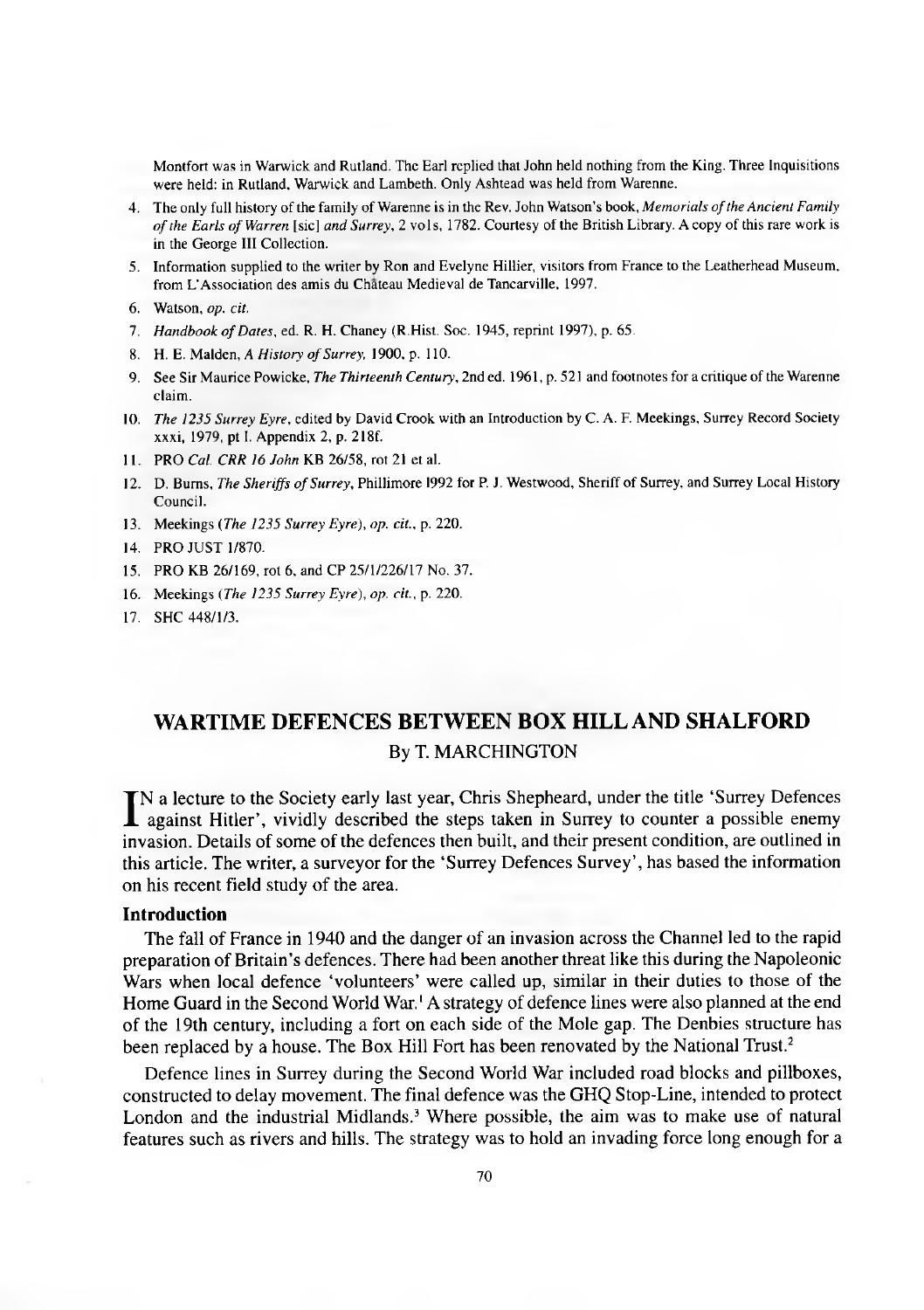

ANTI-TANK PILLBOX NEAR THE STEPPING STONES, BOX HILL. This is a rectangular box showing the stepped aperture that dominates the River Mole and fields opposite.

mobile force to be concentrated against it. In the study area the GHQ Stop-Line may be traced from the base of Box Hill to Shalford, south of Guildford. There are many contrasts in the defence structures, in their tactical siting and in their condition more than 50 years after construction.

## **Defences of the Mole Gap and Box Hill**

The Mole Gap, a major breach in the North Downs, would have been a great prize for an invading force. The prime defence site was Dorking itself, surrounded by barbed wire and antitank obstacles. The siting of these, together with locations for rifles, machine-guns and 'projectors'<sup>4</sup> is shown on the Home Guard map held in Dorking Museum.

An impressive structure survives on the banks of the River Mole, visible from a point just below the Box Hill viewpoint. Twelve anti-tank cylinders, 4 ft. in diameter, are embedded in a concrete platform. Lower down river, as the woodland is reached at the foot of the hill, a hexagonal pillbox stands, covering the approach from the south and the open land across the river. The walls are fluted, the concrete having been shuttered with corrugated sheet. The thickness of 42 in. was considered at that time able to resist a 6 in. shell.<sup>5</sup> Further downstream and difficult of access, there are concrete cylinders of 18 in. diameter. They are in groups of three, held together with crude gussets of mortar. Only these groups continue to stand, others having fallen on both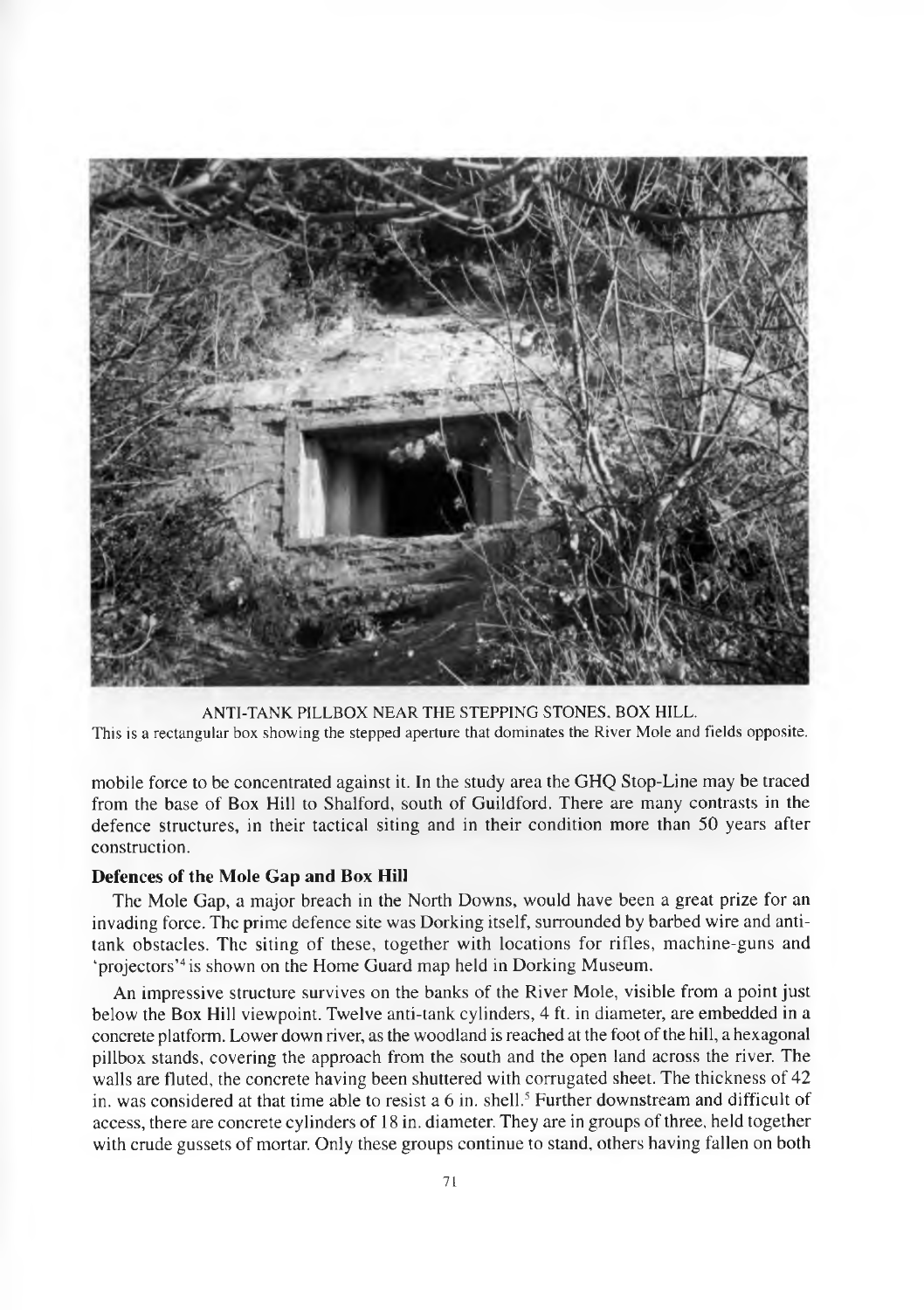sides of the river. Originally they may have straddled it. Another structure stands just upstream from the Stepping Stones. This is a rectangular pillbox, built into the slope and dominating the land across the river with a 6 ft. 10 in. wide, stepped loophole and a mounting that still survives, for an anti-tank gun. A further pillbox stands near the A24, a few hundred yards north of Burford Bridge.

Across the river, on the Denbies estate, there was an anti-tank ditch of which little evidence remains.<sup>6</sup> This ditch and the sites mentioned above were clearly intended to deal with an attempt to bypass Dorking or a successful breakthrough by the invader. There were numbers of other defensive works in the Mole Gap of which little trace survives. The full story here remains to be told and research continues.

## **The North Downs' Defence Sites: Ranmore to Newlands Corner**

From Denbies it is more than a mile westwards to the first surviving defence structure. Defences along the Downs are concentrated where surfaced roads cross the escarpment. The effectiveness of the Downs as a barrier must have been based on more than gradient alone; in most places the scarp face has a lower angle than  $30^{\circ}$ , well short of the 45° which was believed in 1940 to prevent tank movement.<sup>7</sup>



HEXAGONAL PILLBOX EAST OF WHITE DOWN LANE. This stands by the North Downs Way. Bricks were used for shuttering as timber was in short supply. Damage by weathering and vandalism is apparent.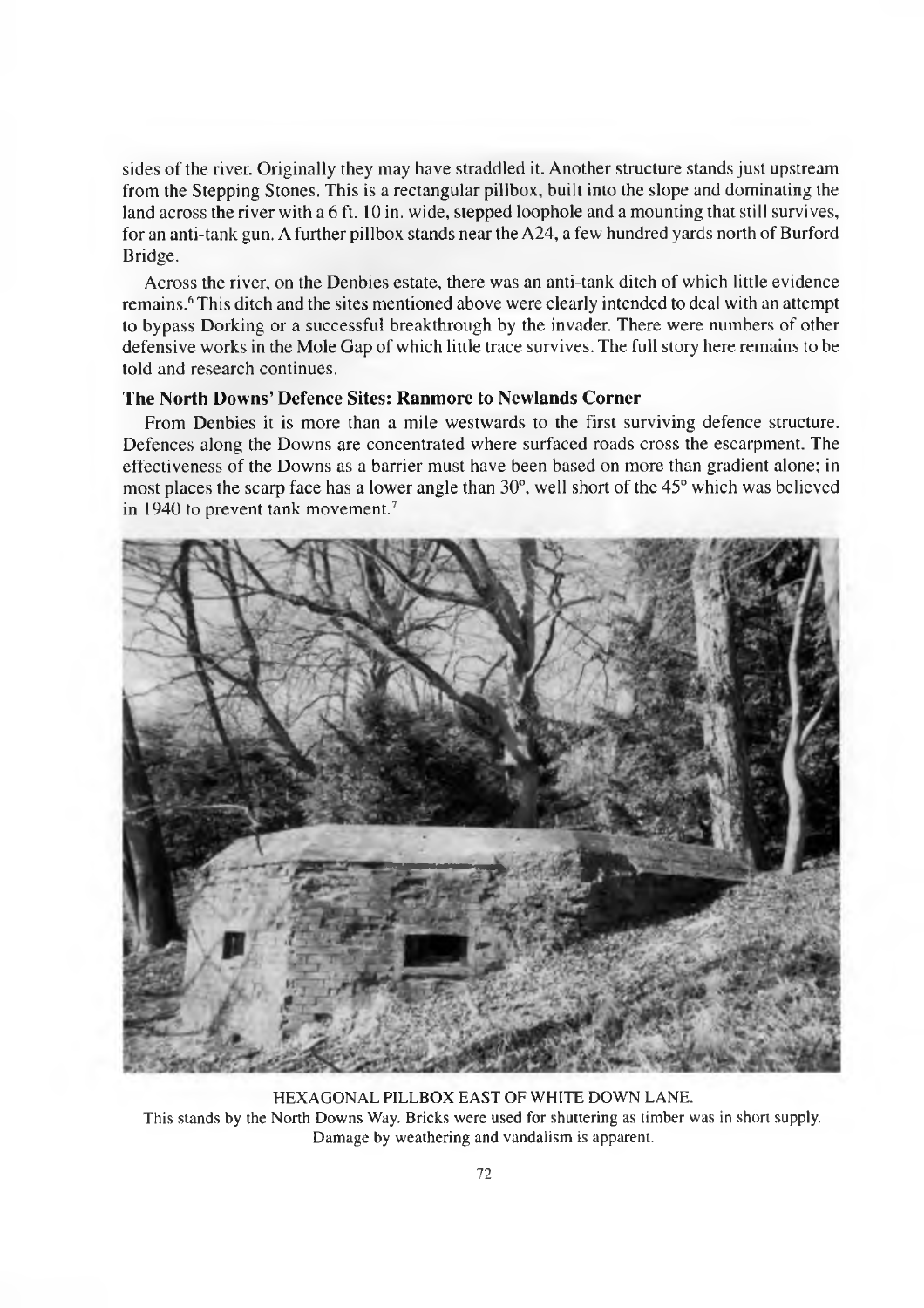South of the escarpment is the heavy Gault Clay of the Vale of Holmesdale. Along the Vale runs a railway with cuttings and embankments. Between the Gault Clay and the Chalk there is a narrow outcrop of the Upper Greensand. This gives a belt of fertile soils, the upper limit of which is often marked by a hedgeline. Below this a step down of several feet results from the drift of disturbed soil downslope in the cultivated fields. On top of the Downs dense woodland has developed on a layer of Clay-with-flints. Apparently the military saw this combination of obstacles as a substantial barrier.

White Down Lane, which runs south from Effingham, is the centre of a continuous line of 15 pillboxes. These are seldom more than 200 yards apart except at Pickett's Hole, where there is a gap of over a quarter of a mile. The pillboxes are sited just below the crest close to the North Downs Way. Most conform to a standard pattern. They were built back into the slope with sunken rear entrances and concealed under yew trees. They are hexagonal with a longer rear wall and loopholes in those walls facing the likely direction of attack. Loopholes are stepped with steel plate on the face of each step. Construction was of reinforced concrete behind brick shuttering. The roof is usually 1 ft. thick, while the walls can be up to 4 ft.

There are interesting exceptions to this pattern. The easternmost pillbox was built of brick only 13 in, thick and there is no sign of roof material. Most of the bricks have been removed. At the western side of Pickett's Hole a pillbox is on such a steep site that only the front of a hexagon shape could be built; the entrance is in a side-wall and there are only three loopholes. Another box appears to be an afterthought; the loopholes are cut in sheet steel, a design found nowhere else on this section of the Stop-Line. The pillbox that dominates White Down Lane is familiar to all who use the road. It stands on a concrete plinth over 5 ft. thick. Another box to the west is similarly elevated, needing the extra height to overlook the convex slope in front. This box shows signs of former habitation, with door posts, coathooks, glazed windows and a sleeping platform.

Beyond the White Down Lane group of pillboxes the spacing is erratic with long gaps, although the design is similar. Several structures merit special mention. Hackhurst Down has a single box of unusual design. It is exposed on open downland and is deeply buried with loopholes (with one exception) scarcely above ground level. Concrete slabs mask the loopholes from above and the whole is covered with several feet of overburden where downland turf grows. Only a concrete slab suggests where the entrance may have been. At Combe Lane, north of Shere, a surfaced road crosses the escarpment. The Lane is guarded by three pillboxes which are sited along it and not astride it as at W hite Down Lane. The topmost pillbox stands near the hairpin bend and is close to a 5 ft. high anti-tank block. This was slotted for heavy rails to bar the farm track to tanks attempting to bypass the road. No evidence remains of any barrier on Combe Lane itself. Just north of the Silent Pool there is a pillbox with an adjacent brick platform apparently to mount an anti-tank weapon such as a spigot mortar.

There is evidence of a road block on the A25 road where it rises to cross the North Downs at Newlands Comer. As the road passes through a low cutting there are chalk pits on the north side. At the former entrances to these there are eleven anti-tank cones and one cylinder.<sup>8</sup> These are necessarily in situ, though the cylinders, with rounded bases, could have been man-handled into position.

## **Newlands Corner to Shalford: A Change in the Defence Pattern.**

West of Newlands Corner the North Downs become lower and less steep and cease to be so effective a barrier so the GHQ line was diverted to the south. The River Tillingbourne was a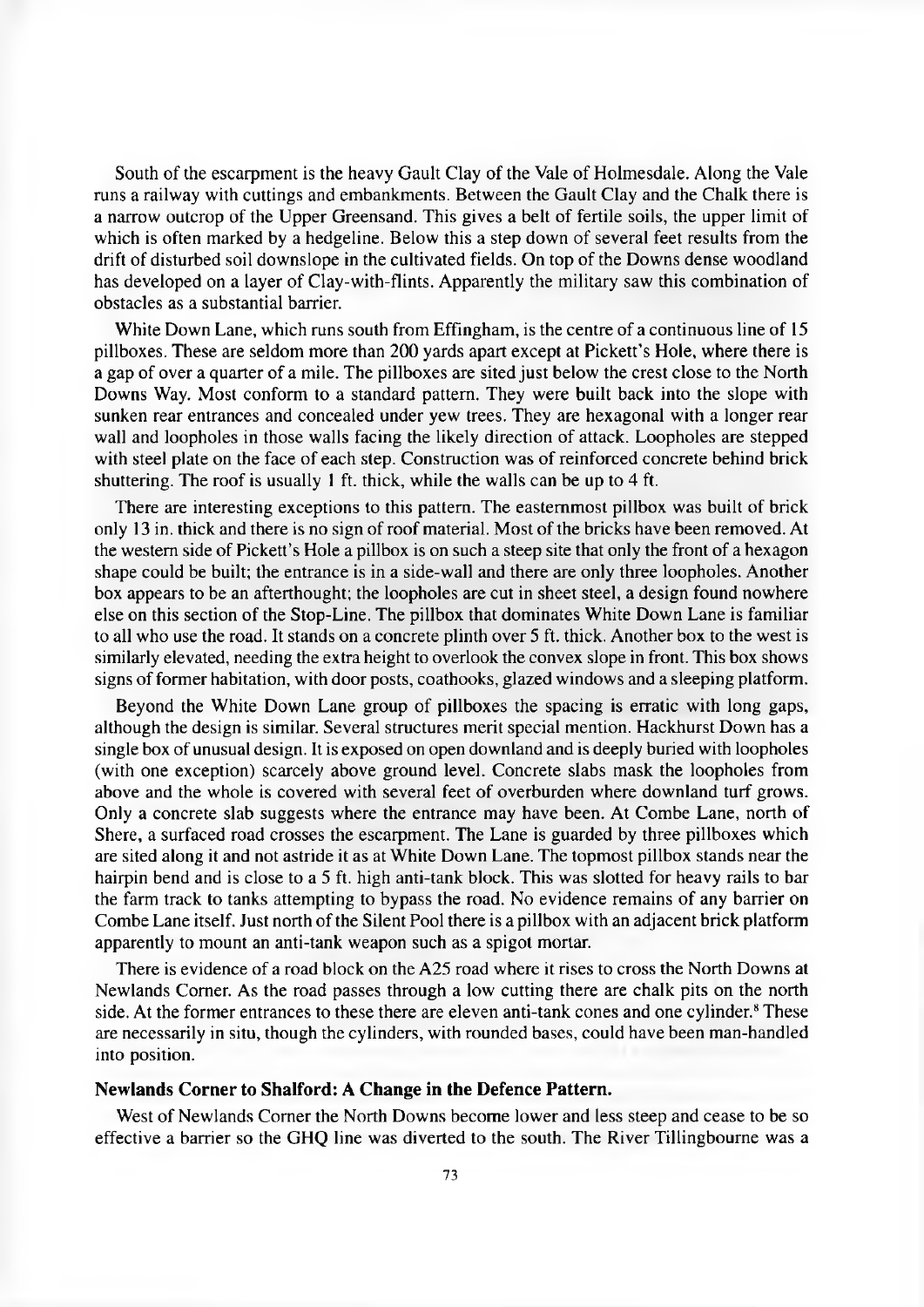

CIRCULAR PILLBOX, MADE OF CONCRETE, OVERLOOKING THE TILLINGBOURNE VALLEY.

suitable alternative, but this diversion of the Stop-Line to the south created a potential weakness where the 'dog-leg' occurred. This situation was worsened by a surfaced road crossing the area, that is the Guildford Road from Albury. The Stop-Line responded with defence in depth, as the threat was now from both south and east.

The first line of defence was the deeply sunken Water Lane, an old drove road running southwards from the bottom of Albury Downs. This was an effective anti-tank ditch and was protected by three pillboxes, two of which survive. Two hundred yards west of the top of Water Lane a bank and ditch feature stretches 100 yards up the scarp face. This was probably an antitank ditch and, although now much degraded by soil creep and slumping, could have been an effective feature in the 1940's.

Several pillboxes stand further west in case of a breakthrough at Water Lane. One is on the east side of St Martha's Hill, another stands in open fields near White Lane farm, facing east in the Vale of Holmesdale. Other pillboxes cover the Guildford Road. Two form a unique pair, with a traditional box supporting a rectangular one which had a 7 ft. aperture (now bricked up) for an anti-tank gun. Significantly this covered the fields to the east as well as the road.

South of St Martha's Hill the River Tillingbourne flows on the Lower Greensand and has cut into this to produce a broad flood plain with a steep north bank. The plain is often marshy and springs emerge at the base of the bank. To this natural barrier, strings of ponds and artificial w ater courses have been added. This environment contrasts strongly with the North Downs and produced an interesting military response. Most pillboxes are sited on the top of the north bank.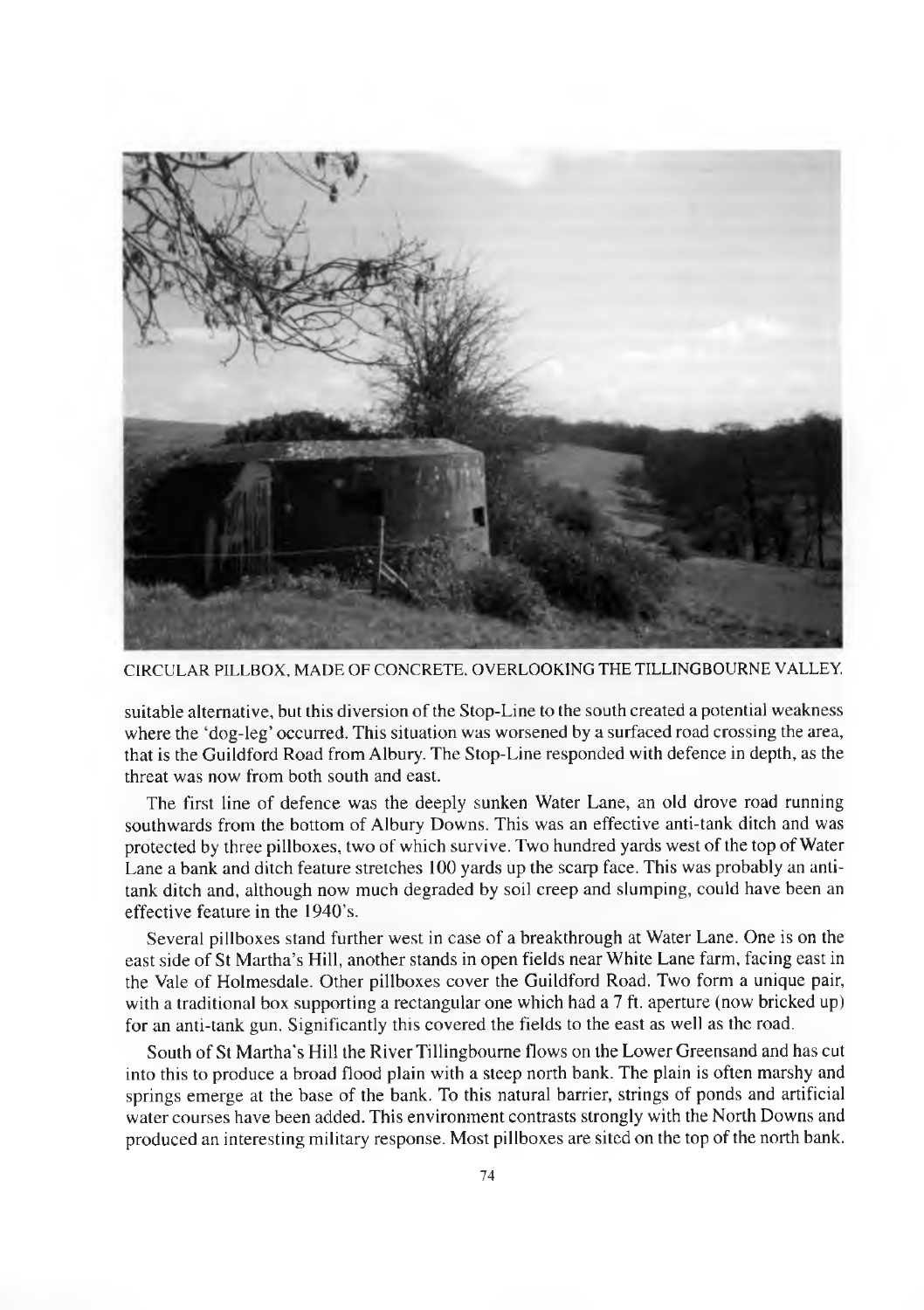

ANTI-TANK MOUNTING IN CIRCULAR PILLBOX NEAR EAST SHALFORD BRIDGE.

With few exceptions they are circular in design and entirely of reinforced concrete. Some have a straight rear wall with loopholes each side of the entrance. River crossings are all safeguarded. At Postford Pond an attempt has been made to demolish an anti-tank block. Near Lockner Farm a similar block is in near-pristine condition. At Chilworth the block stands behind a wall masked with ivy and had to be pointed out by a local resident. East Shalford's bridge was protected by a 20 ft. diameter circular pillbox with a 6 ft. aperture at the front and the same type of gun mounting as in the box at the foot of Box Hill.

At Shalford the River Tillingbourne reaches Shalford Mill. Fifty yards west of that is the A 281 and another slotted anti-tank block. This stands where *The Seahorse Inn* restricts the broad roadside verge that lies to the south. The block bears a small plaque that states:

"GHO STOPLINE. This roadblock marks the line of the 'Last Ditch' defence against German Invasion, summer 1940".

This survey of defence structures shows that many have survived.<sup>9</sup> Concrete has proved remarkably resistant to the ravages of weather and vandalism. Brickwork has suffered more, both where exposed to the weather and in popular places where vandals have attempted to strip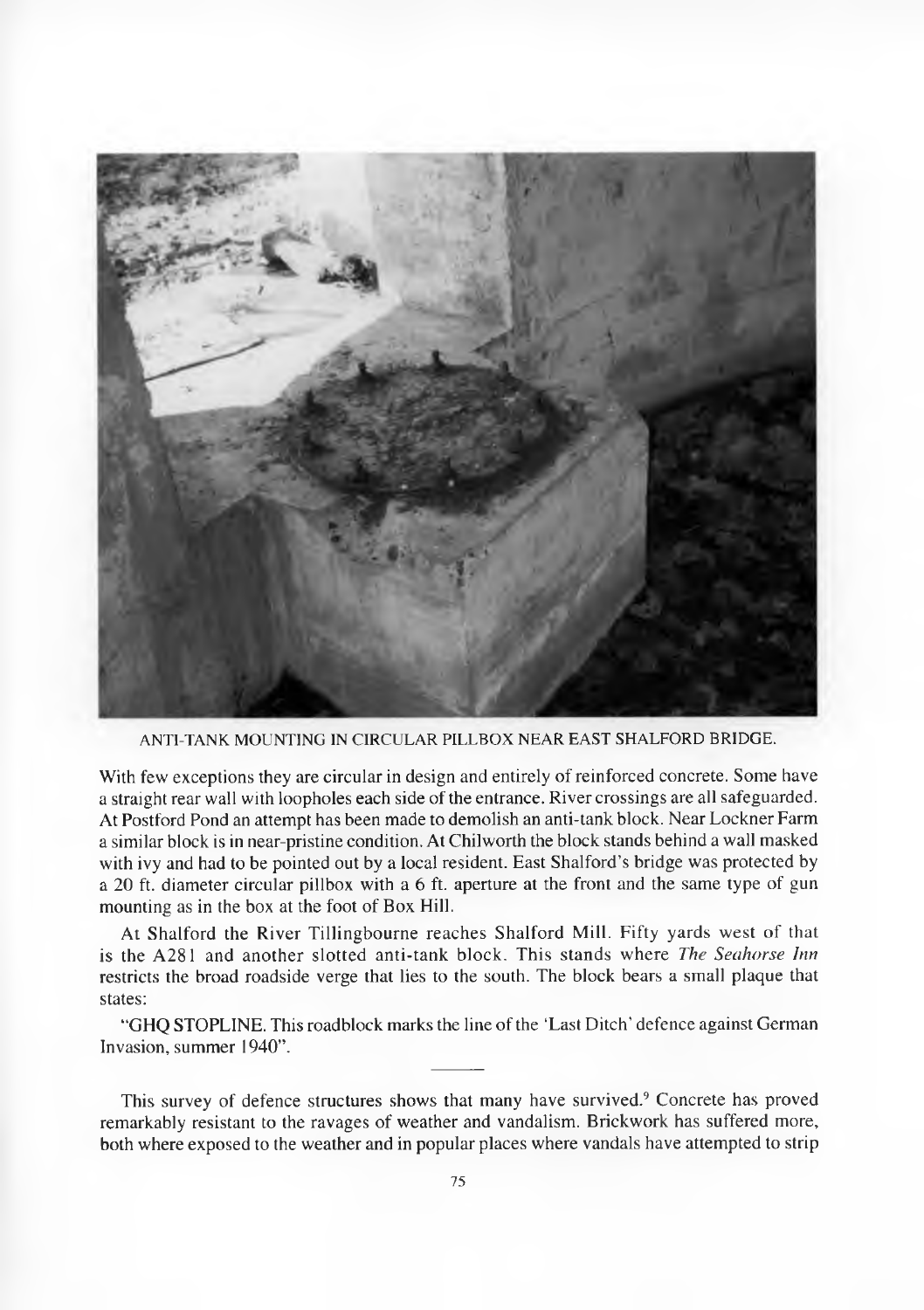the brickwork, sometimes with regrettable success. Remote pillboxes often remain untouched, though dense vegetation may hinder location and even cause damage. Fortunately there is now a growing awareness of the value of this part of our heritage.

## **NOTES**

- 1. See J. R. Clube, "Leatherhead and District 'Home Guard' in the Napoleonic Wars", *Procs LDLHS*, 5 (4), 1991, pp. 103-106.
- 2. Box Hill Fort was built in 1899; it is now a bat sanctuary. A leaflet is available at the nearby Information Centre.
- 3. In practice it was not the 'final defence' as other structures were built behind it.
- 4. "Projectors" would be either spigot mortars or Northover projectors. See S. P. Mackenzie, *The Home Guard* (O.U.P.).
- 5. Henry Wills in *Pillboxes* (1985), p. 6, quotes the 1936 *Manual of Field Engineering* of the Royal Engineers on this point.
- 6. The anti-tank ditch is described by S. E. D. Fortescue, *The House on the Hill,* pp. 22-23 and in a thesis by Ross, Charles, *Dorking at War* (copy held by Dorking Museum).
- 7. See Henry W ills (1985), *op. cit.,* p. 39.
- 8. The cones are 2 ft. high and 2 ft. 8 in. in diameter. The cylinder is 4 ft. high and 3 ft. in diameter.
- 9. A list of all the structures located, with grid references and brief notes, is being made available to the Society.

## **Acknowledgements**

Chris Shepheard's advice on the wartime defence lines was particularly appreciated; he supplied the 'List of Known Sites' which helped to locate most of those studied. The Dorking Museum kindly made available the Home Guard map of Dorking and other materials.